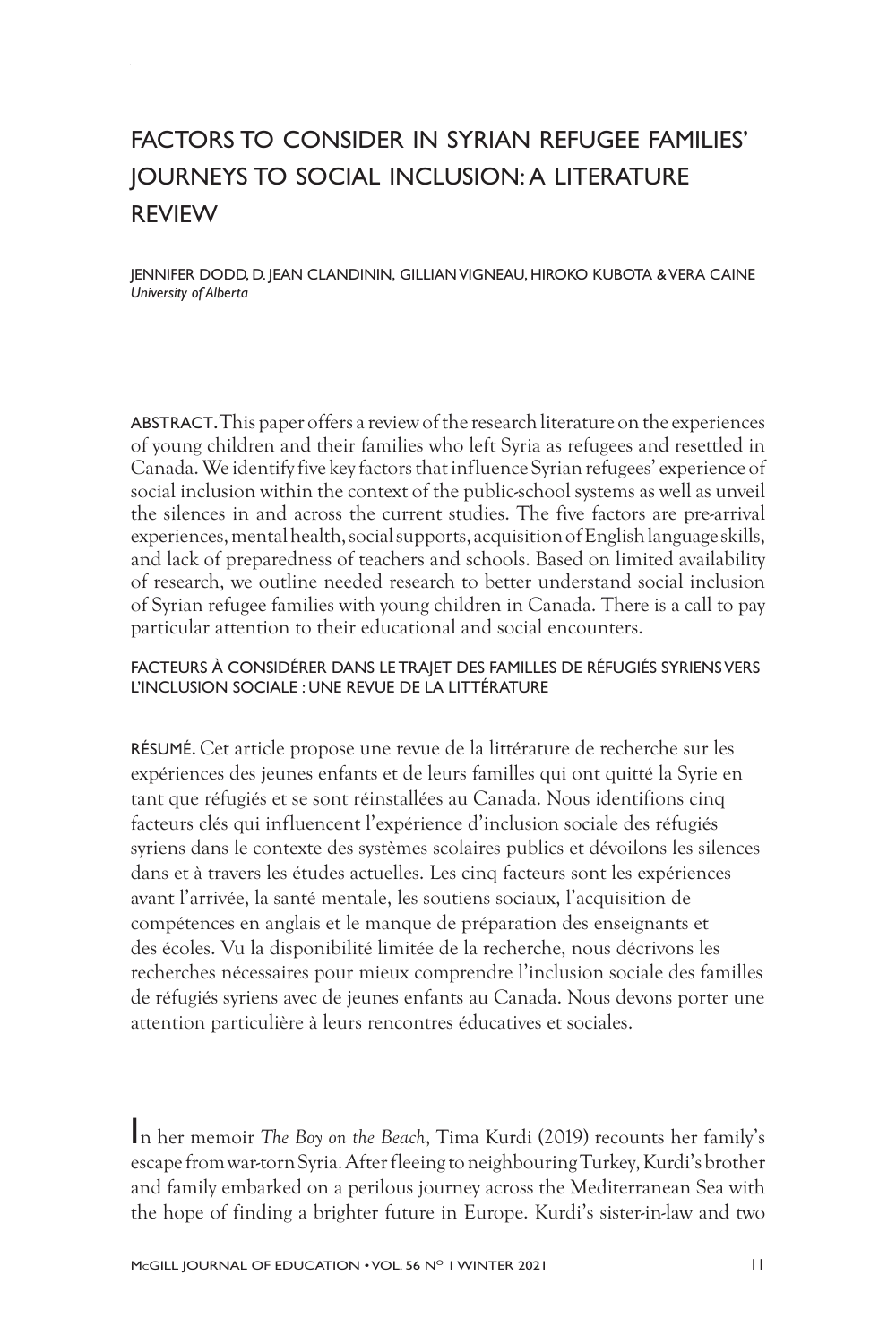young nephews drowned during the crossing. On the morning of September 2, 2015, the world awoke to the image of Kurdi's three-year-old nephew, Alan, lying face down and motionless along a Turkish shoreline. The photograph of Alan's tiny lifeless body in a red T-shirt and blue jean shorts raised the global consciousness to the plight of Syrian refugees and prompted an outpouring of generosity from the international community. Alan Kurdi's death was a wakeup call for the world.

Alan Kurdi, his brother, and his mother did not live to arrive as refugees in a European or any other country. Many children and families are, however, finding their way out of refugee camps and into Canada, where they are in the midst of a transition to a new country and a new home. We know little about the experiences of children and families as they endured upheaval in Syria, as they fled, as they became refugees and, later, when they arrived in Canada.

Since the eruption of Syria's brutal civil war in 2011, countless families have endured loss and suffering. To date, over six million Syrians have fled their homeland, constituting approximately one-third of the total global refugee population (UNHCR, 2019). Although many Syrians found asylum in countries throughout the world, they continue to experience adversity once they arrive in resettlement countries (Immigration, Refugees & Citizenship Canada [IRCC], 2016). Many dominant narratives depicted by media sources in Canada have fueled stereotypes of Syrian refugees as needy, helpless, and potentially dangerous; in all cases, subordinate to Canadian-born citizens (Walker & Zuberi, 2020). Such national discourses create less-than-hospitable social and cultural milieus as Syrian refugee families resettle to start a new life.

In this article, we review the education literature on the experiences of young children and their families who left Syria as refugees and resettled in Canada. We identify five key factors that have influenced Syrian refugees' experiences of social inclusion within the context of Canada's public school system as well as unveil the silences in and across the current studies.

Social inclusion is a term commonly used in social policy, sociology, and political science to describe the bonds that bring people together in contexts of cultural diversity. There is no single agreed-upon understanding of the key terminology of social inclusion in the research literature (Allman, 2013; Wong & Turner, 2014). By social inclusion, we draw attention to spaces where dignity and safety are norms; diversity is recognized and accepted; and everyone feels encouraged, supported, and included. Socially inclusive spaces provide opportunities for identity building based on relationships, respect, and responsibility. Such spaces also allow for authentic interaction and learning to occur between different parties.

Based on the limited availability of data and research in this area, our purpose is to integrate current publicly accessible research to better understand what is known about the social inclusion of Syrian refugee families with young children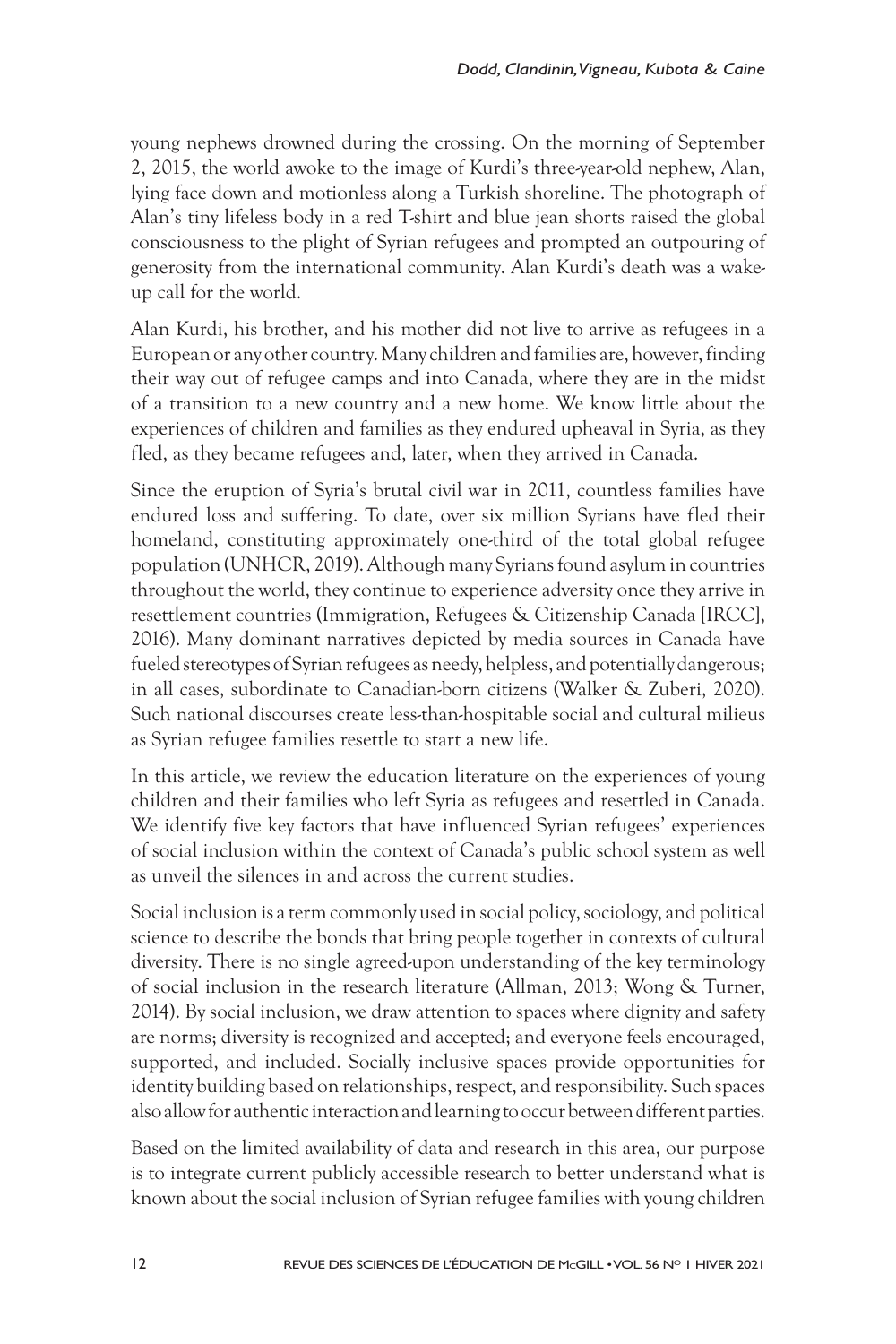in Canada. There is a need to pay particular attention to their educational and social encounters. First, however, we provide a brief overview of the Canadian contexts of Syrian refugees with particular attention to the authors' home province, Alberta.

#### SITUATING THE REVIEW

As part of the Government of Canada's Refugee and Humanitarian Resettlement Program, Canada received over 52,000 Syrians between November 2015 and March 2018 (IRCC, 2018). Between November 4, 2015, and August 25, 2016, Alberta received about 3,800 Syrian refugees, 47% of whom were children 14 years of age and younger, and 16% of whom were children between 0¤4 years of age. More have arrived since then, and refugees from Syria will continue to arrive in 2020 and beyond.

Considering a growing number of Syrian families with young children have entered Canada as refugees, it is imperative to think about how to create safe and inclusive places for them with new perspectives that highlight the complexity and diversity of each refugee family. Preschool is often the first contact for refugee families and children with the new dominant culture (Adair & Tobin, 2007; Grieshaber & Miller, 2010), providing opportunities for families to come to understand something of their new society (Vandenbroeck et al., 2009). However, the Canadian approach to early childhood education may not be easily understood by refugee families. Few studies have investigated the transition experiences of refugee children and families into early childhood settings (Gioia, 2015; Grieshaber & Miller, 2010). Poor transition experiences have been identified as a potential contributor to increased stress and long-term health and well-being consequences for refugee children and their families (Sims & Hutchins, 2001). Given the increasing numbers of refugee children and families, it is important that the narratives of the transition process become a focus of inquiry. We cannot assume that the experiences of all refugee children and families are similar to one another as they transition into early childhood education and schooling. Cultural, familial, religious, and institutional narratives may significantly shape the experiences of refugees from different countries that make their way to Canada. We do know that refugee children and families require access to socially inclusive spaces in schools that will afford them a sense of belonging and allow them to shape meaningful stories in, and of, schooling and educationlcontributing, over the long term, to their social inclusion into new places and new homes. Social inclusion can only be fully understood in relation to membership, belonging, and social integration. Belonging is held to be a foundational human need.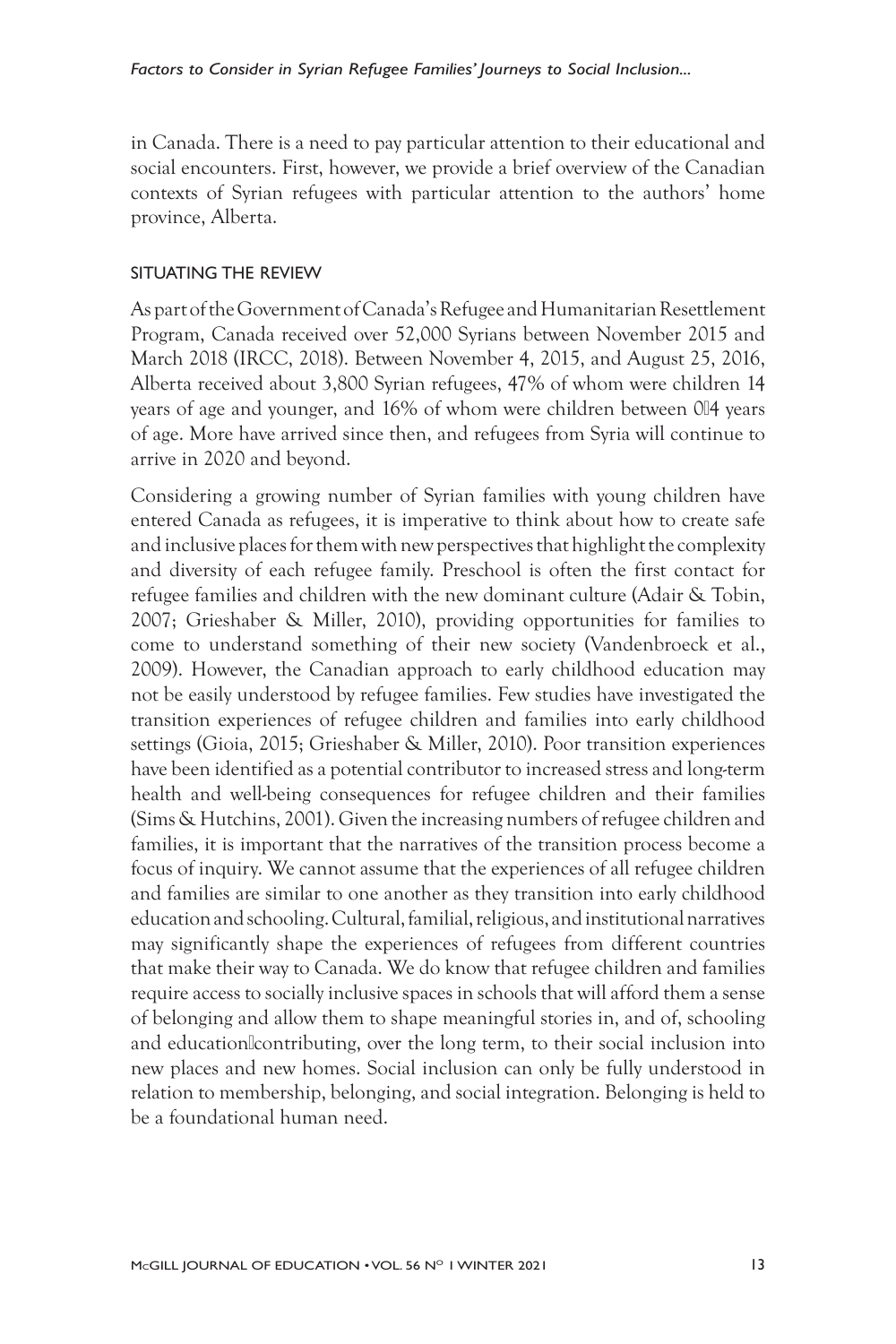Omidvar and Richmond (2003) point out five critical dimensions, or cornerstones, of social inclusion:

- *1) valued recognition* (conferring recognition and respect on individuals and groups)
- *2) human development* (nurturing the talents, skills, capacities, and choices of children and adults to compose lives they value and to make contributions both they and others find worthwhile)
- *3) involvement and engagement* (having the right and the necessary support to make / be involved in decisions affecting oneself, family, and community and to be engaged in community life)
- *4) proximity* (sharing physical and social spaces to provide opportunities for interactions, if desired, and to reduce social distances between people)
- *5) material well-being* (having the material resources to allow children and their parents to participate fully in community life)

Another view of social inclusion is offered in which attention is not directed at political, legal, or managerial measures, but instead towards connecting people by opening a dialogue in which life stories are exchanged.

#### METHODS FOR UNDERTAKING THE REVIEW

In this integrative literature review (Torraco, 2016), we were focused on the experiences of refugee children and their families as they navigated unfamiliar preschool settings in Canada; an integrative literature review aims to provide a comprehensive understanding of a specific topic. Recognizing factors that potentially affect the experiences of young refugee children and identifying the role that the educational encounter plays in their transitions could significantly shape the knowledge foundation for further studies with refugee families with young children from Syria. The literature on refugee children from Syria and their transitioning experience into educational settings in host countries encompasses a wide range of academic disciplines including education, sociology, developmental science, health science, public health, social work, and psychology.

We conducted a literature search for both peer-reviewed journal articles and grey literature including theses, dissertations, and government or non-government reports. We included a search of the grey literature using Google to identify unpublished government reports. We completed searches by accessing several databases: Academic Search Complete, Child Development and Adolescent Studies, Education Research Complete, Education Resources Information Center (ERIC), CINAHL, MEDLINE, SocIndex, Sociological Abstracts, Proquest Dissertations & Theses Global, and NEOS Catalogue. In addition, we reviewed reference lists of our selected articles and hand-searched key journals, including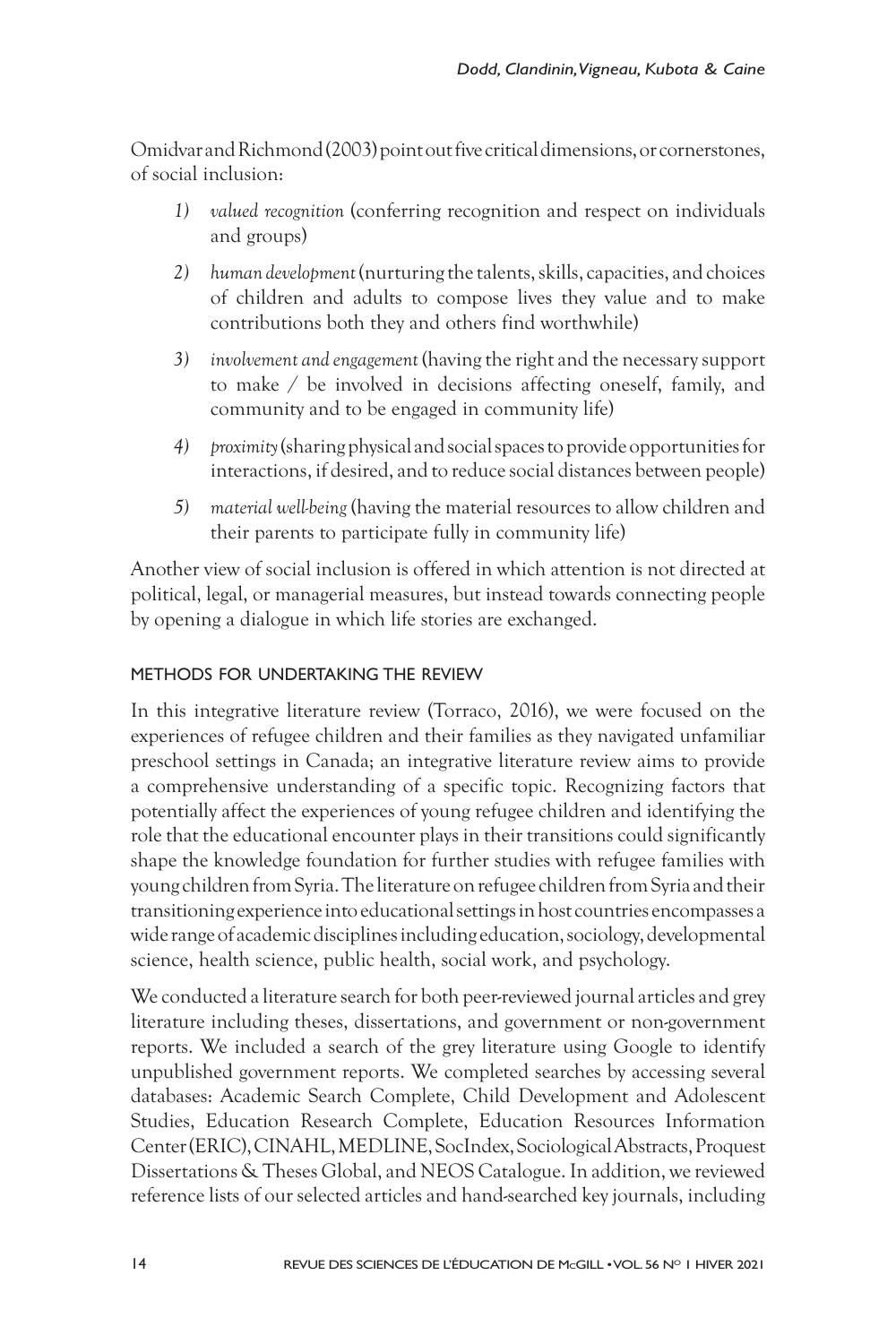the *Canadian Journal of Education*. A combination of the following terms was used for each search: Syria AND refugee or asylum seeker AND preschool, kindergarten, child, or toddler. Our initial inclusion criteria were: 1) literature written in English, 2) studies that focused on Syrian refugee children and their parents, and 3) studies that examined the intersection between Syrian refugee children and school settings.

With these key terms and inclusion criteria, we identified 170 relevant titles. We further scanned and assessed the titles and abstracts of these 170 titles with a second set of inclusion criteria: 1) studies done in Canadian contexts and 2) studies that focused on the experiences of Syrian refugee children and their parents within primary school settings. Among 170 titles, most of the literature focused on the contexts of Middle Eastern countries such as Turkey, Jordan, and Lebanon, including refugee camps. These studies directed attention to an emergency response to children's educational needs. The focus was often on policy reviews related to education or the immediate mental health needs of refugee children from Syria rather than on the long-term adjustment processes of refugee children. Overall, there is a paucity of studies concerning early childhood experiences of Syrian refugee children in preschool settings globally, including in Canada.

Being attentive to the experience of young Syrian refugee children and their parents during their transition into Canadian school settings, we reviewed articles and extracted information from six relevant scholarly works that met our inclusion criteria: four peer-reviewed journal articles and two master's theses (see Table 1). We reviewed these six scholarly works and identified potential factors that affected the experiences of young Syrian children and their families in their first encounters with Canadian educational systems. We also raised silenced aspects such as religious beliefs, which do not appear in the current literature yet are significant in shaping the experiences of Syrian children and their families. As recommended by Torraco (2016), our analysis focused on the "literature's strengths, deficiencies, omissions, inaccuracies, and any contradictions about the topic" (p. 66).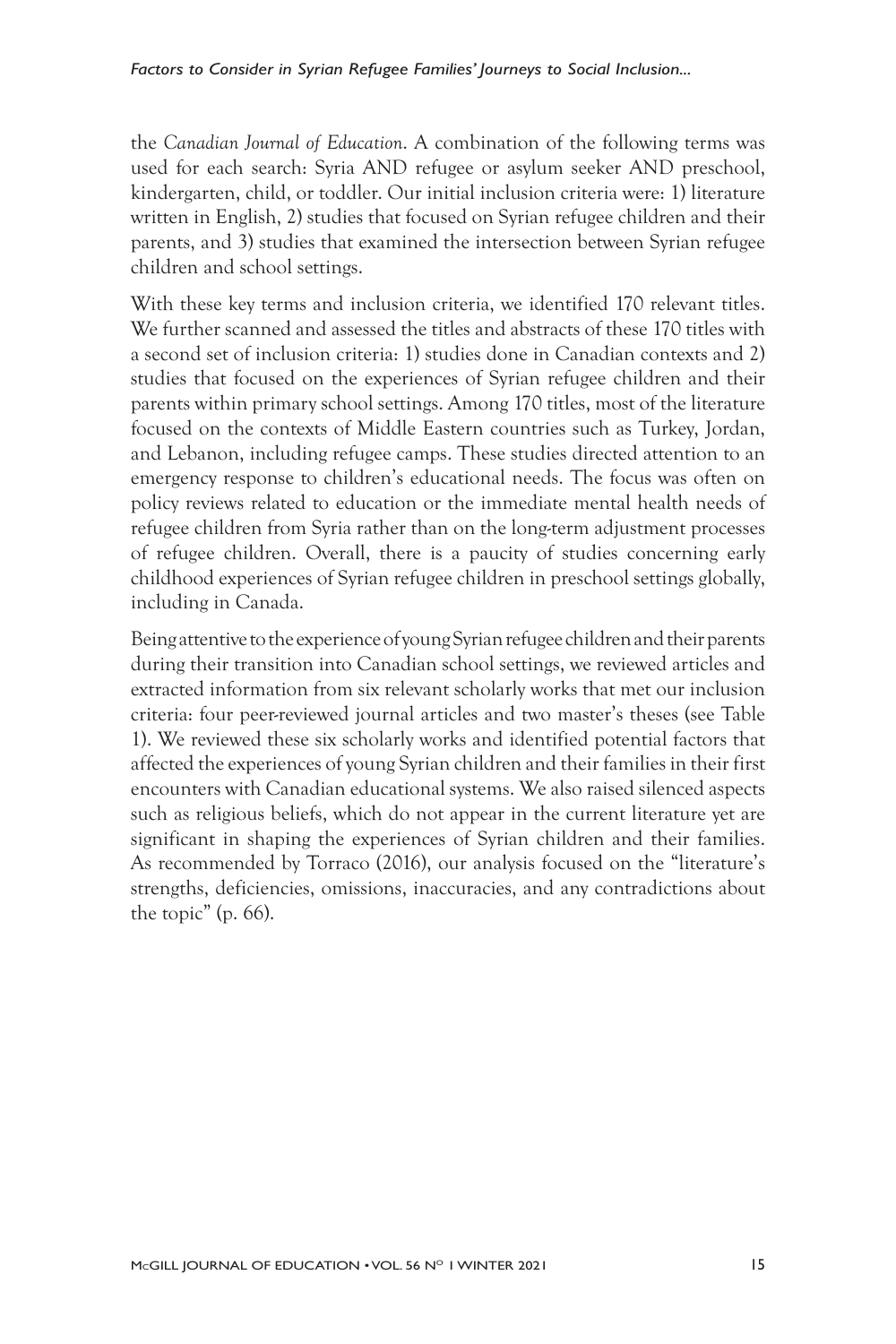| Author     | Research     | Methods/    | Results                                           |
|------------|--------------|-------------|---------------------------------------------------|
| / Year /   | question     | Population  |                                                   |
| Source     |              |             |                                                   |
| Clark, A.  | What are the | An          | 1. Teachers identified the importance of          |
| K. (2017). | experiences  | interview   | recognizing the specific needs of newly arrived   |
| Master's   | of teachers  | study with  | Syrian refugee students to develop appropriate    |
| thesis,    | of Syrian    | two Ontario | support strategies.                               |
| University | refugee      | teachers    |                                                   |
| of         | children?    | of Syrian   | 2. Teachers identified the need for support       |
| Toronto.   |              | refugee     | in using English language learning (ELL)          |
|            |              | children.   | pedagogies to support the emotional and           |
|            |              |             | academic growth of newly arrived Syrian           |
|            |              |             | refugee students.                                 |
|            |              |             |                                                   |
|            |              |             | 3. Teachers felt a lack of readiness, experience, |
|            |              |             | and support in teaching the children, including   |
|            |              |             | appropriate ELL strategies.                       |
|            |              |             |                                                   |
|            |              |             | 4. Teachers noted that students who had           |
|            |              |             | previously lived in a refugee camp were more      |
|            |              |             | responsive to socioemotional triggers.            |
|            |              |             |                                                   |
|            |              |             | 5. Teachers identified rehabilitation needs       |
|            |              |             | connected to trauma that have been unmet.         |
|            |              |             |                                                   |
|            |              |             | 6. Friendship is an important support system      |
|            |              |             | to develop a sense of belonging for both          |
|            |              |             | children and parents.                             |

TABLE 1. *Summary of included studies on Syrian refugee families and their preschool experience.*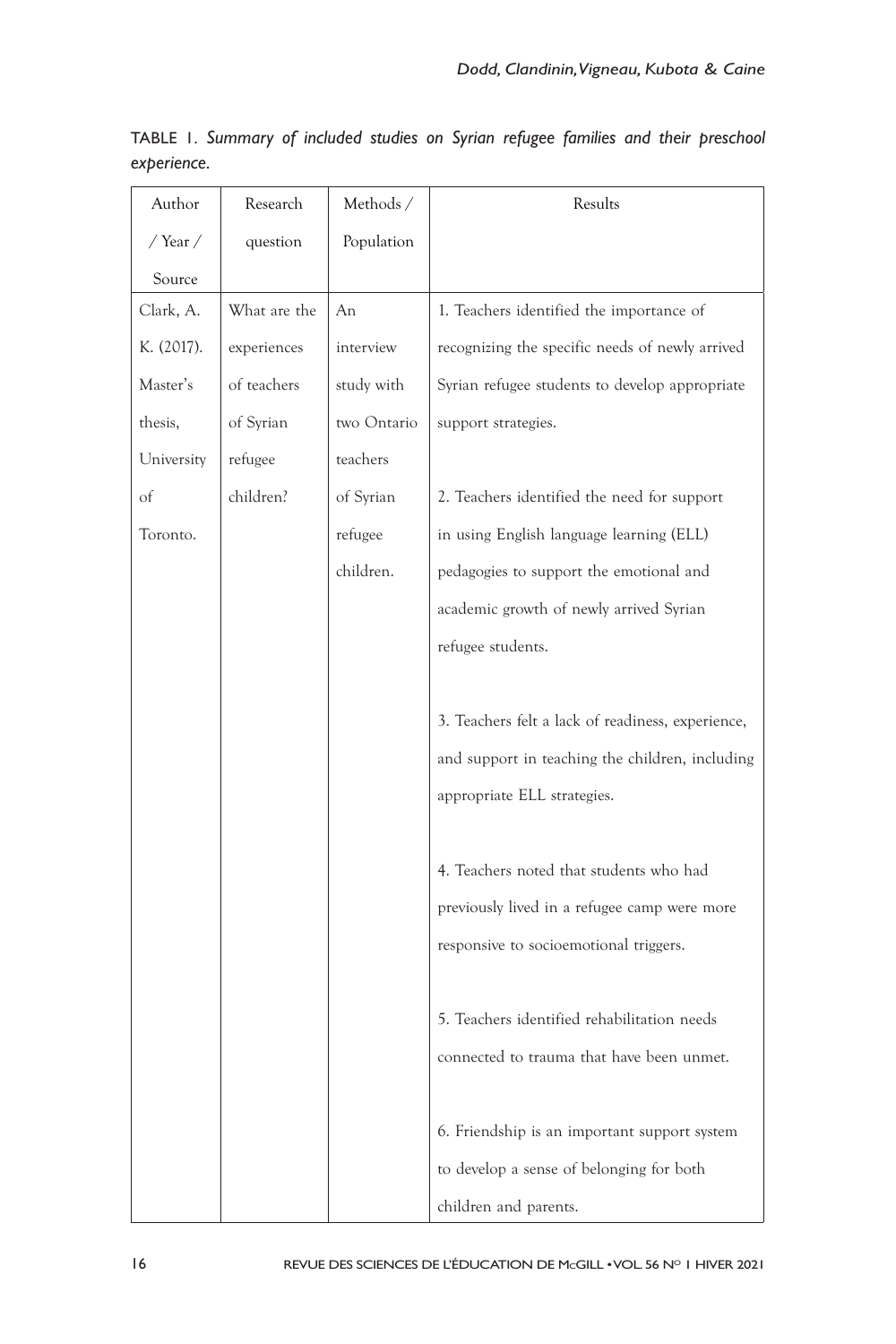## *Factors to Consider in Syrian Refugee Families' Journeys to Social Inclusion...*

| Gagné, A.,      | Inquiring       | Using a       | Teacher education needs to be informed by      |
|-----------------|-----------------|---------------|------------------------------------------------|
| Schmidt,        | into and        | self-study    | the lived experiences of refugee students,     |
| $C_{\cdot}$ , & | addressing      | approach,     | and culturally responsive pedagogies should    |
| Markus,         | issues of       | two of the    | be developed based on the students' diverse    |
| P. (2017).      | teaching        | authors       | backgrounds and complex cultural identities.   |
| Intercultural   | about           | (teacher      | It is important to encourage teachers to move  |
| Education.      | refugees in     | educators     | beyond teaching strategies to become agents of |
|                 | initial teacher | working in    | change who challenge and transform systemic    |
|                 | education       | universities) | inequities.                                    |
|                 | and             | and one       |                                                |
|                 | professional    | author (a     |                                                |
|                 | development     | teacher       |                                                |
|                 | for teachers    | leader in     |                                                |
|                 | in Canada.      | the largest   |                                                |
|                 |                 | school        |                                                |
|                 |                 | district in   |                                                |
|                 |                 | Canada)       |                                                |
|                 |                 | reflect       |                                                |
|                 |                 | on their      |                                                |
|                 |                 | practices     |                                                |
|                 |                 | by sharing    |                                                |
|                 |                 | narratives    |                                                |
|                 |                 | of their      |                                                |
|                 |                 | experience.   |                                                |
|                 |                 |               |                                                |
|                 |                 |               |                                                |
|                 |                 |               |                                                |
|                 |                 |               |                                                |
|                 |                 |               |                                                |
|                 |                 |               |                                                |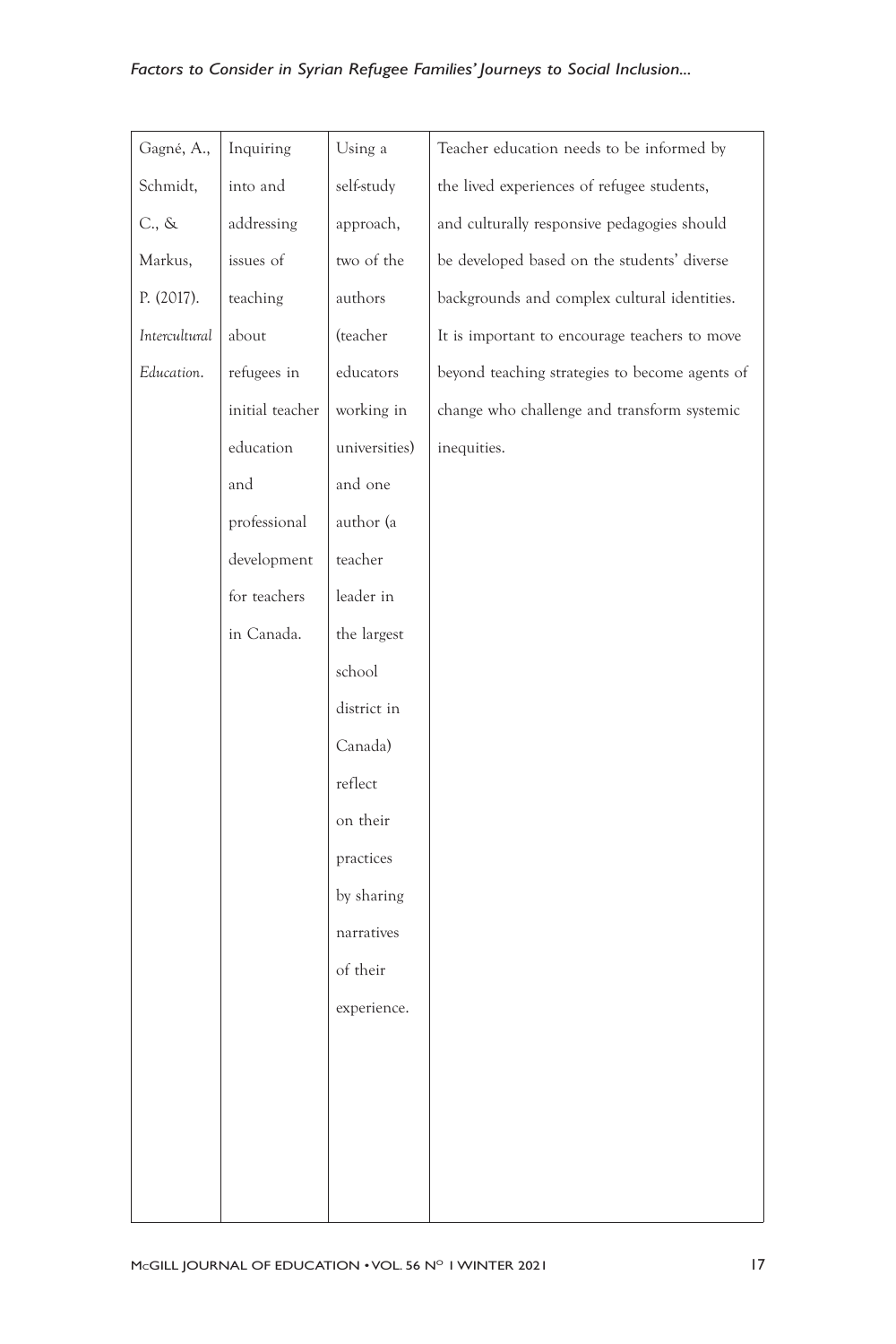| Hadfield,    | Understand-  | Literature   | Young refugees experience traumatic events      |
|--------------|--------------|--------------|-------------------------------------------------|
| K.,          | ing pre- and | review on    | before resettling in Canada such as "living     |
| Ostrowski,   | post-arrival | pre- and     | under war conditions, witnessing events of      |
| A., &        | mental       | post-arrival | violence, the torture or murder of family       |
| Ungar,       | health       | factors      | members, parental imprisonment, separation      |
| M. (2017).   | of Syrian    | of Syrian    | from parents, personal injury, and living in a  |
| Canadian     | refugee      | refugee      | refugee camp" (p. 195), which harmfully affect  |
| Psychology / | children and | children and | their mental health. Post-arrival factors such  |
|              | adolescents  | adolescents  | as family support, peer relationships, social   |
| Psychologie  | in Canada.   | resettled    | cohesion, and service provision are influential |
| Cana-        |              | in Canada    | to the mental health of refugee children and    |
| dienne.      |              | and the      | their sense of well-being. Cross-sector and     |
|              |              | impact on    | interdisciplinary approaches are necessary      |
|              |              | their mental | to help them cope with various potential        |
|              |              | health.      | difficulties in their resettlement countries.   |
|              |              |              |                                                 |
|              |              |              |                                                 |
|              |              |              |                                                 |
|              |              |              |                                                 |
|              |              |              |                                                 |
|              |              |              |                                                 |
|              |              |              |                                                 |
|              |              |              |                                                 |
|              |              |              |                                                 |
|              |              |              |                                                 |
|              |              |              |                                                 |
|              |              |              |                                                 |
|              |              |              |                                                 |
|              |              |              |                                                 |
|              |              |              |                                                 |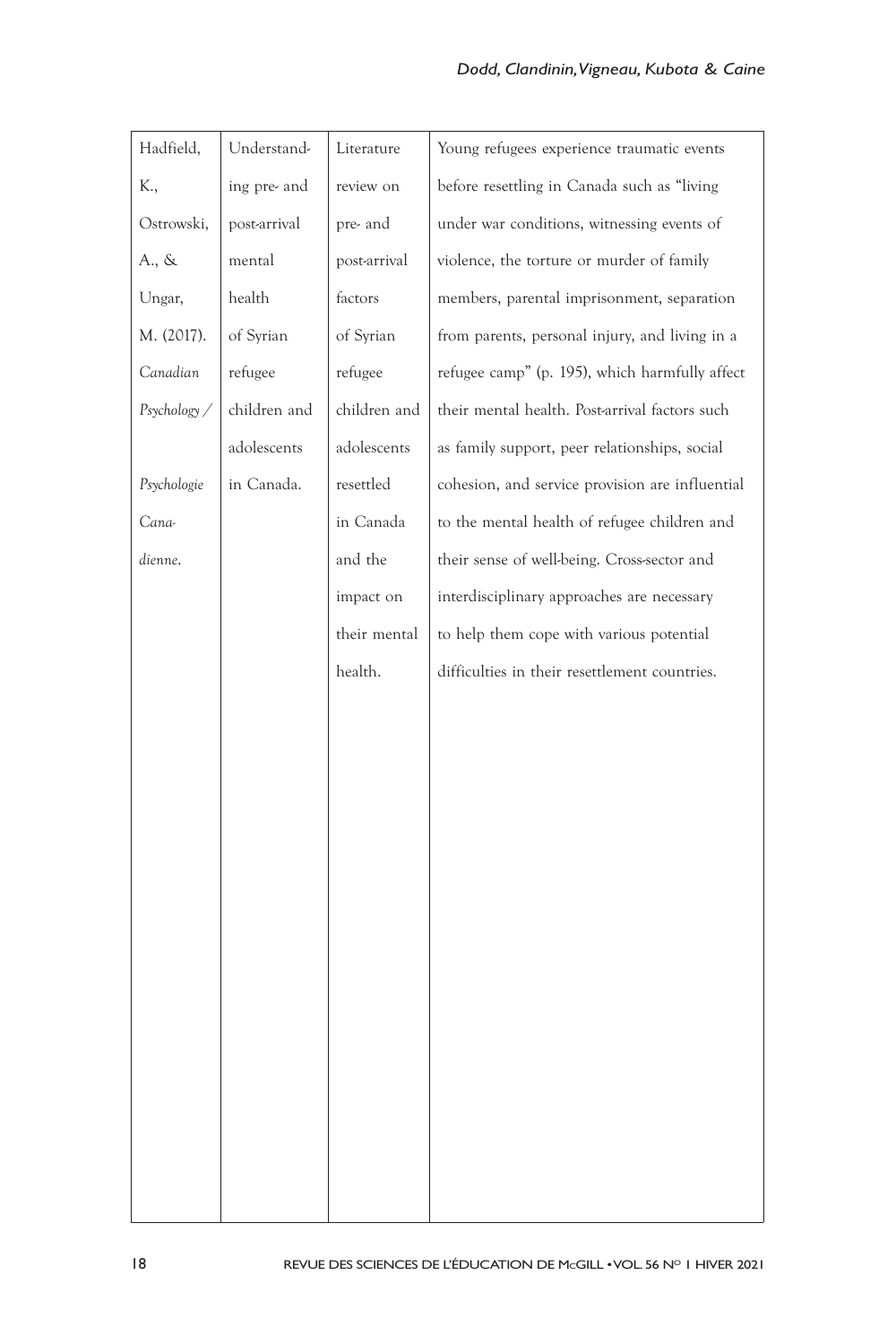## *Factors to Consider in Syrian Refugee Families' Journeys to Social Inclusion...*

| Walker,      | Understand-   | Data          | Five recommendations are posited for           |
|--------------|---------------|---------------|------------------------------------------------|
| J., &        | ing school-   | analysis and  | Canadian public schools to promote             |
| Zuberi, D.   | aged Syrian   | research      | psychological well-being and academic          |
| (2019).      | refugees'     | on school-    | achievement of school-aged Syrian refugees     |
|              | pre-migration | aged Syrian   | in Canada: 1) strategic planning on school     |
| Journal      | and           | refugees      | inclusion, 2) special education resources to   |
| of Inter-    | resettlement  | and social /  | offer individualized educational support,      |
| national     | experiences   | educational   | 3) teacher training in trauma-informed         |
| Migration    | and their     | discourses in | care / practice, 4) professional development   |
| and Integra- | educational   | Canada.       | for teachers in culturally competent teaching  |
| tion.        | challenges in |               | strategies and techniques, and 5) clinical     |
|              | Canada to     | No clear      | training for school-based mental health        |
|              | respond to    | methodology   | professionals in trauma-informed interventions |
|              | their needs   | $/$ method    | for children.                                  |
|              | and address   | was           |                                                |
|              | potential     | identified.   |                                                |
|              | gaps in       |               |                                                |
|              | educational   | No age was    |                                                |
|              | support and   | identified    |                                                |
|              | resources.    | for the       |                                                |
|              |               | children.     |                                                |
|              |               |               |                                                |
|              |               |               |                                                |
|              |               |               |                                                |
|              |               |               |                                                |
|              |               |               |                                                |
|              |               |               |                                                |
|              |               |               |                                                |
|              |               |               |                                                |
|              |               |               |                                                |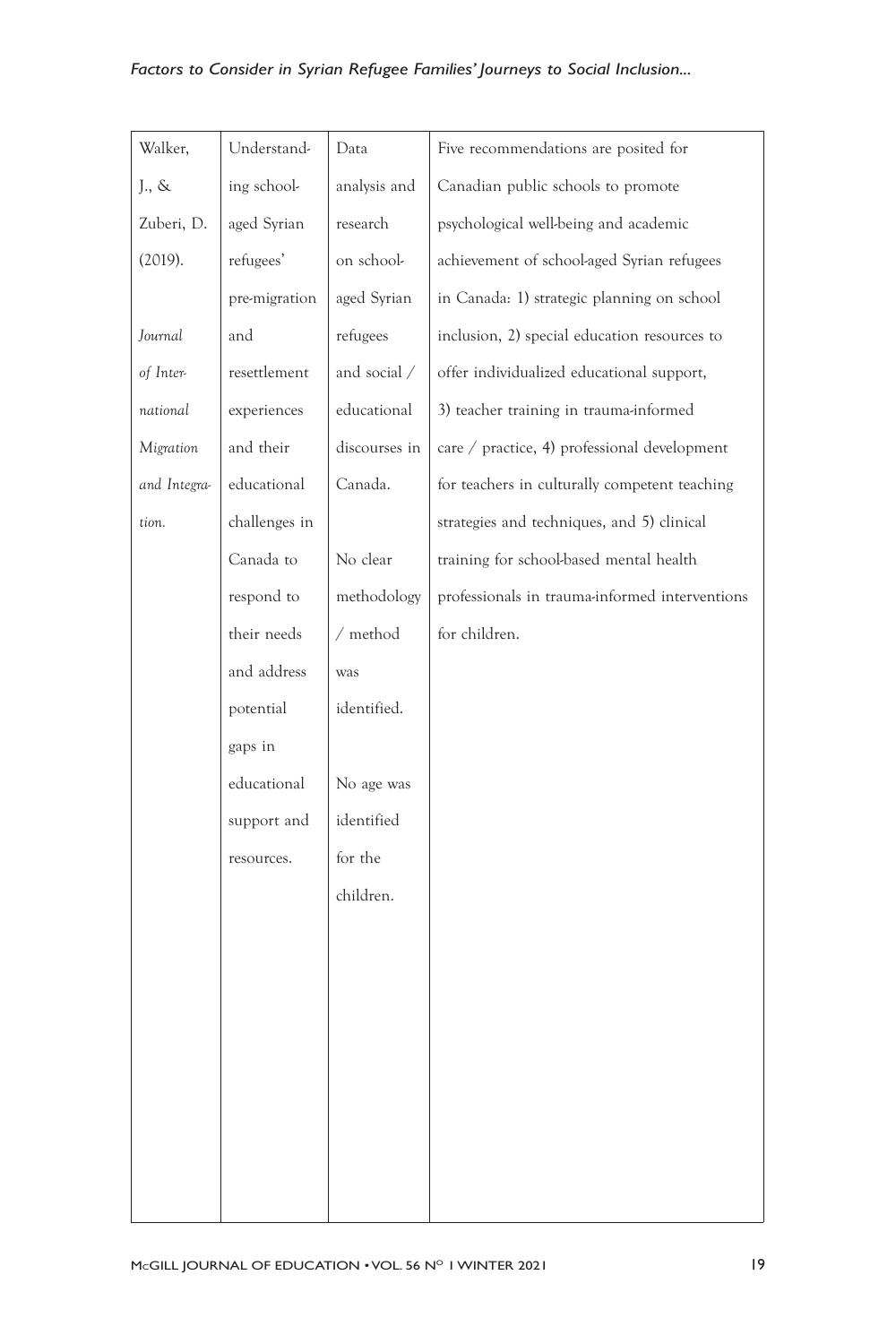| Yamashita, | What are       | Participants         | 1. Found the importance of first language       |
|------------|----------------|----------------------|-------------------------------------------------|
| A. C.      | the factors    | were five            | maintenance as well as the importance of        |
| (2018).    | contributing   | Syrian               | second language acquisition.                    |
| Master's   | to refugee     | refugee              |                                                 |
| Thesis,    | families'      | families             | 2. Quantitative language measures showed        |
| University | migration      | and nine             | children were significantly behind compared     |
| of         | experience     | children             | to their peers in language and literacy         |
| Toronto.   | in relation to | $(6 \text{ to } 14)$ | development.                                    |
|            | the language   | years) in            |                                                 |
|            | and literacy   | the greater          | 3. Findings from interviews with children       |
|            | development    | Toronto area         | showed English played an important role in      |
|            | of Syrian      | of Canada.           | their integration and making friends, a key     |
|            | refugee        | Interviews           | support system for the children. Learning       |
|            | children in    | with parents         | English was a high priority for them.           |
|            | Canada?        | and with             |                                                 |
|            |                | children.            | 4. Findings from interview with parents showed  |
|            |                | Quantitative         | learning English was more difficult and posed   |
|            |                | language             | an obstacle for career advancement and for      |
|            |                | measures             | their involvement in their children's school    |
|            |                | with                 | lives. Parents' lack of English proficiency was |
|            |                | children.            | a barrier to them becoming more involved in     |
|            |                |                      | their children's school experiences.            |
|            |                |                      |                                                 |
|            |                |                      | 4. All families spoke of the importance of      |
|            |                |                      | preserving their first language at home.        |
|            |                |                      |                                                 |
|            |                |                      |                                                 |
|            |                |                      |                                                 |
|            |                |                      |                                                 |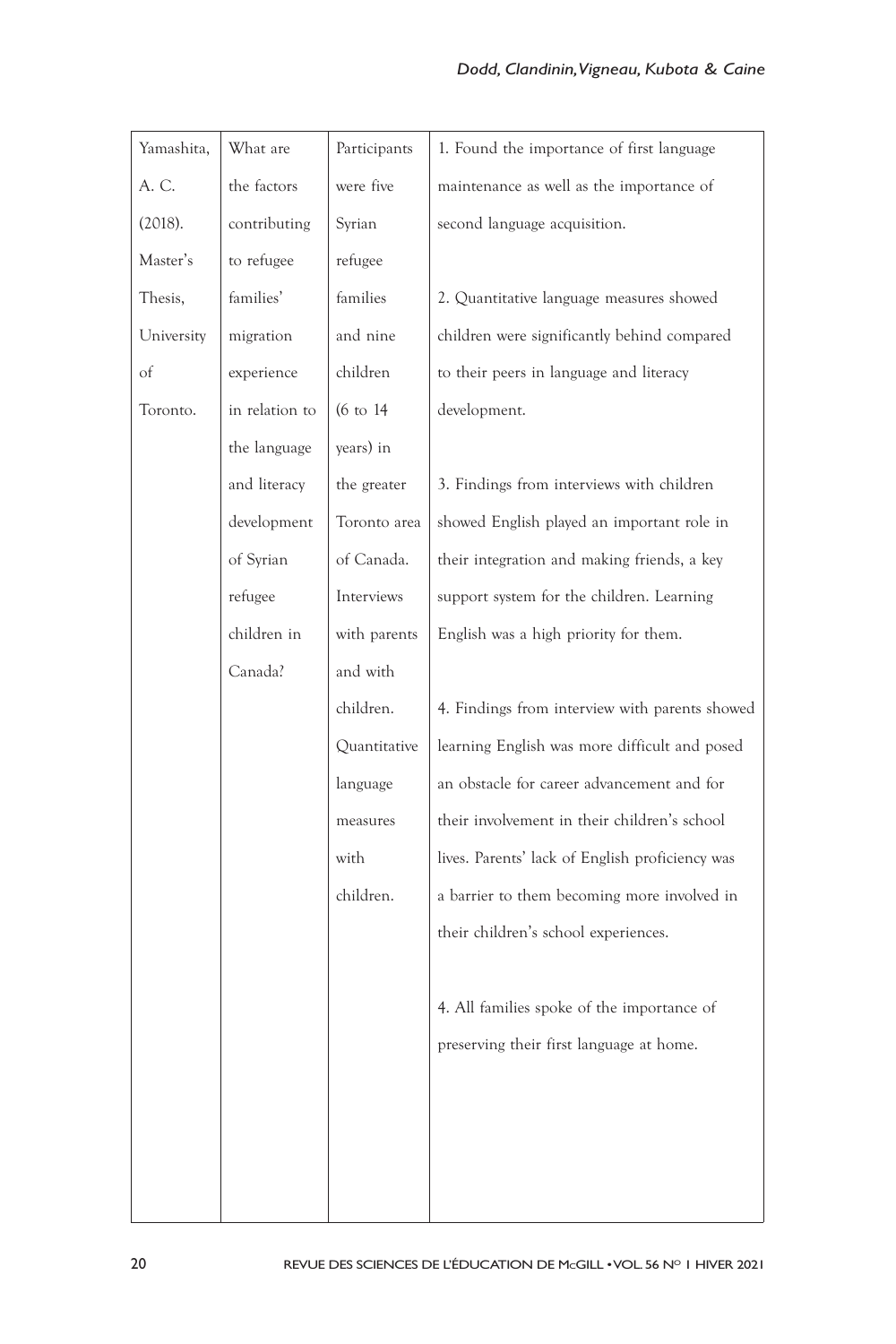### *Factors to Consider in Syrian Refugee Families' Journeys to Social Inclusion...*

| Yohani, S., | What are      | The authors   | The research provided a framework for            |
|-------------|---------------|---------------|--------------------------------------------------|
| Brosinsky,  | the strengths | use a         | educators to guide them in identifying both      |
| L., &       | and barriers  | community-    | strengths and challenges that face Syrian        |
| Kirova, A.  | that Syrian   | based         | refugee children and their families during       |
| (2019).     | refugee       | participatory | early resettlement within a school context.      |
|             | families      | research      | Drawing on their previous research, this article |
| Journal of  | with young    | approach      | highlights the vital role that educators play in |
| Contempo-   | children face | and critical  | the psychosocial adaptation of refugee families  |
| rary        | during early  | incident      | with young children during early resettlement    |
| Issues in   | resettlement? | method        | in Alberta, Canada.                              |
| Education.  |               | involving     |                                                  |
|             |               | semi-         |                                                  |
|             |               | structured    |                                                  |
|             |               | interviews    |                                                  |
|             |               | and focus     |                                                  |
|             |               | groups with   |                                                  |
|             |               | 10 Arabic-    |                                                  |
|             |               | speaking      |                                                  |
|             |               | cultural      |                                                  |
|             |               | brokers       |                                                  |
|             |               | working       |                                                  |
|             |               | with Syrian   |                                                  |
|             |               | refugee       |                                                  |
|             |               | families      |                                                  |
|             |               | during early  |                                                  |
|             |               | resettlement. |                                                  |

#### RESULTS

Overall, the studies we reviewed speak to the complexity of social inclusion of children in schools and take children, families, and teachers into account. Yet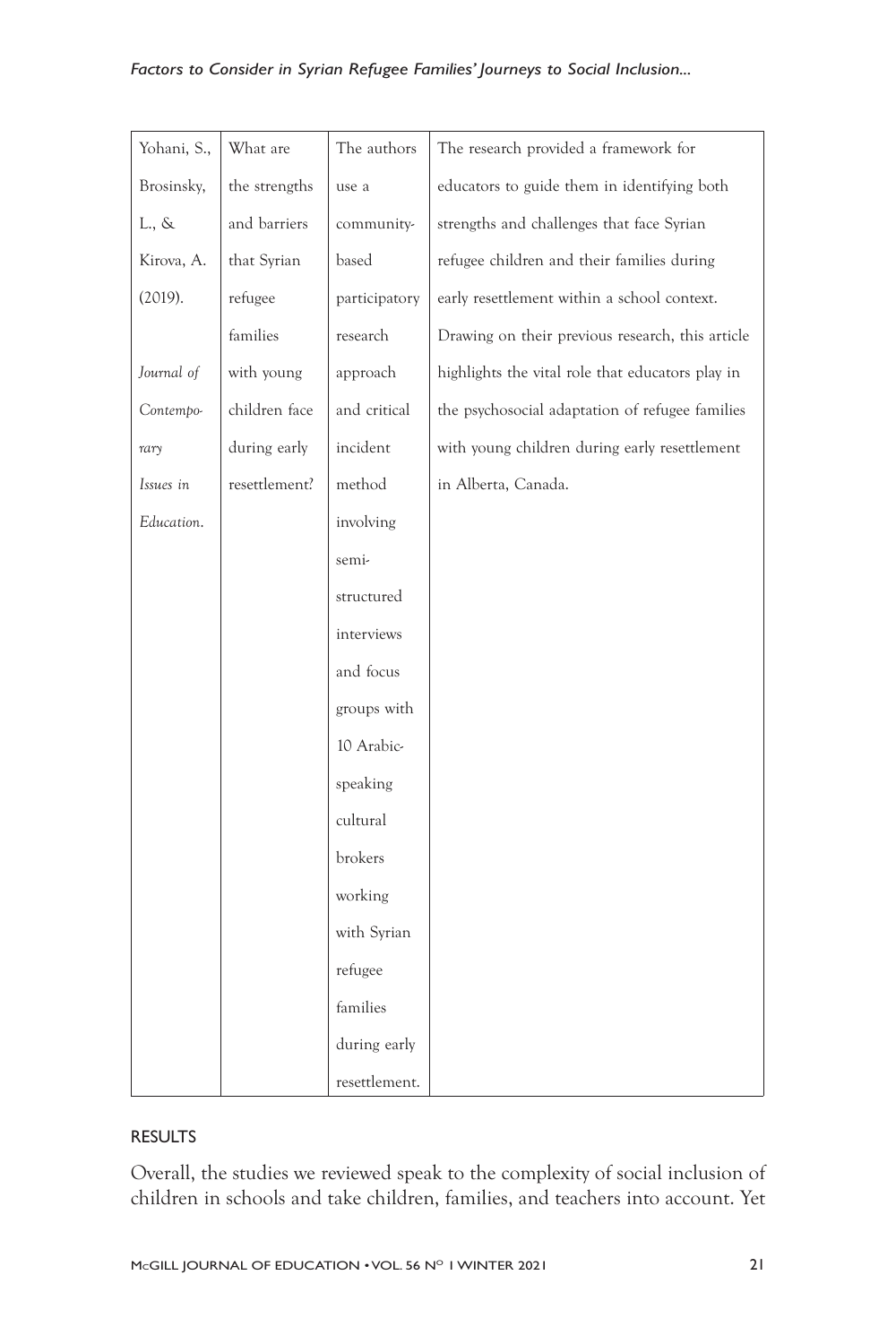current studies neither forefront children's nor families' voices, nor do they engage in a contextual analysis of phenomena under study. We structured our results around five key factors discussed in the existing literature that influence the experience of Syrian refugee children and families in relation to schools. While these factors intersect and often work synergistically, it is important to understand the depth of each one. These factors include pre-arrival factors, mental health, social support, acquisition of English language skills, and lack of preparedness of teachers and schools.

## *Factor 1: Pre-Arrival Factors*

Pre-arrival factors are important in the resettlement of refugees. Pre-arrival factors are inclusive of three stages: pre-departure, flight, and first asylum (Merali, 2008, as cited in Yohani et al., 2019). There is little research on the departure and flight stages of pre-arrival factors in the research literature, although information about these stages can be inferred from journalist accounts and agency reports. For instance, *Homes: A refugee story* (al Rabeeah & Yeung, 2018) provides an autobiographical account of one boy's pre-departure and flight experiences.

Yohani et al. (2019) note that an important pre-arrival factor is trauma. Trauma can be caused by war, violence, separation from loved ones (Hassan et al., 2015), disrupted schooling, food shortages, unemployment, language difficulties, mental health, and overall health concerns. Experiences during the pre-arrival stage in the first place of asylum are pivotal for young refugees (Clark, 2017; Yohani et al., 2019); these experiences shape their lives in significant ways.

In Clark's (2017) interview study with two Ontario teachers, participants pointed out that first asylum living situations are important, noting differences between refugees living in apartments or other types of housing versus those living in temporary structures in refugee camps. Participants noticed that students who had lived in a refugee camp were more responsive to socioemotional triggers, which called forth emotions such as fear. The triggering of such emotions can impact a student's sense of belonging, which is critical to social inclusion. Therefore, refugees are often in survival mode and have difficult life experiences that contribute to how they conduct themselves and respond to situations once they are resettled. Finally, the teachers in Clark's (2017) study also noted that during the first asylum, many girls were required to take care of the home and family whereas boys were able to go to school, which afforded them opportunities to socialize outside of the home.

#### *Factor 2: Mental Health*

Mental health is both a pre- and post-arrival factor for Syrian refugees. Exposure to armed conflict, displacement, separation from loved ones, or threats to personal safety increase the likelihood of developing a mental health condition (Hadfield et al., 2017; Yohani et al., 2019). Refugee children in particular tend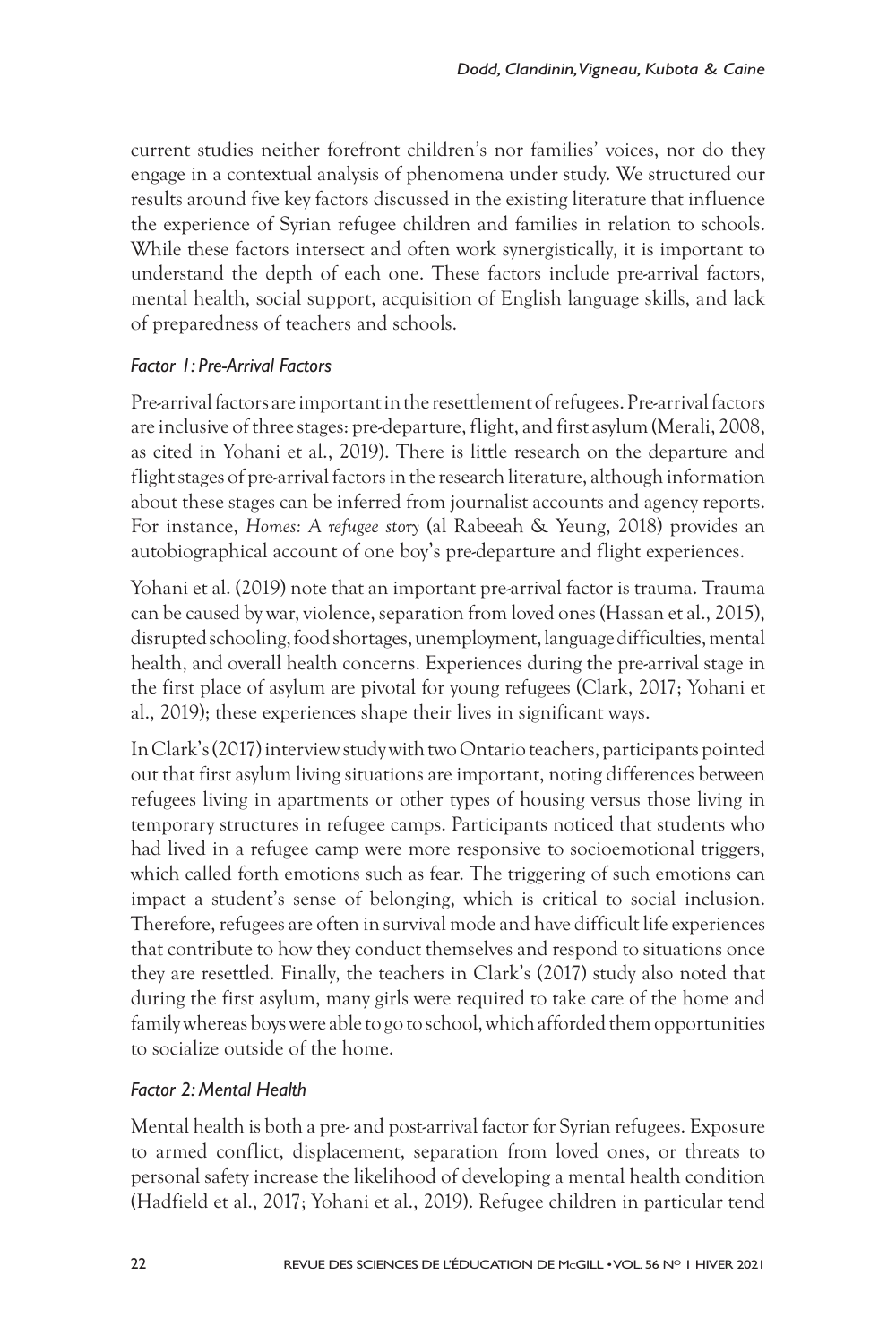to experience high rates of psychological trauma symptoms (Hadfield et al., 2017; Walker & Zuberi, 2020). Psychological trauma can impair a child's social, emotional, and cognitive functioning, as well as negatively affect growth and development (Stewart, 2014; Walker & Zuberi, 2020).

Refugee children are vulnerable to mental health difficulties and tend to experience more sleep disturbance, psychosomatic symptoms, issues with attention, and separation anxiety, and they may demonstrate externalizing behaviours such as aggression (Hadfield et al., 2017; Yohani et al., 2019). Protective factors, however, such as family, peer, and community support, may help to mitigate the impact of pre-arrival trauma on young Syrian refugees (Hadfield, et al., 2017; Yohani et al., 2019).

In Walker and Zuberi's (2020) literature review, the impact of pre-migration trauma and post-migration stressors on the resettlement of school-age Syrian refugees in Canada was examined. They pointed out gaps in the literature on how to best support the psychological well-being of Syrian refugee children within Canadian public schools. Most school-based counsellors and Canadian teachers feel inadequately prepared to work with children who have experienced trauma (Stewart, 2014). They proposed five recommendations for Canada's public school systems: 1) address issues of inclusion at school; 2) provide adequate funding to reduce wait times for psychoeducational or language assessments; 3) provide ongoing training in evidence-based, trauma-focused care to teachers and school administrators in schools where a large number of refugee students are enrolled; 4) offer teachers professional development opportunities that consider culturally relevant teaching strategies; and 5) provide school counsellors with specialized training in evidence-based, trauma-informed care (Walker & Zuberi, 2020).

Teachers in Clark's (2017) study noted the unmet rehabilitation needs of children that are connected to trauma. Many Syrian refugees resettled in Canada feel social isolation and loneliness (Yohani et al., 2019). Yamashita (2018), in her study with five Syrian refugee families and nine children in greater Toronto, noted refugees' socioemotional well-being may be related to their resettlement in an ethnically diverse, liberal society where they experience culture shock and find it difficult to navigate the lack of gender segregation. Many refugees also face discrimination (Hadfield et al., 2017; Yohani et al., 2019) and some experience hate crimes (Walker& Zuberi, 2020). These experiences greatly affect how people feel about, and engage with, their new communities.

Yohani et al. (2019) identified the importance of Syrian refugee parents' mental health. Children's psychological well-being is strongly influenced by their caregivers' emotional state. Some Syrian refugee mothers, during pregnancy or postpartum, have reported symptoms of depression and anxiety. Syrian refugee parents face a number of psychosocial stressors that may negatively affect mental health, including language barriers, social isolation, discrimination (real or perceived), poverty, and challenges navigating social, educational, and health systems.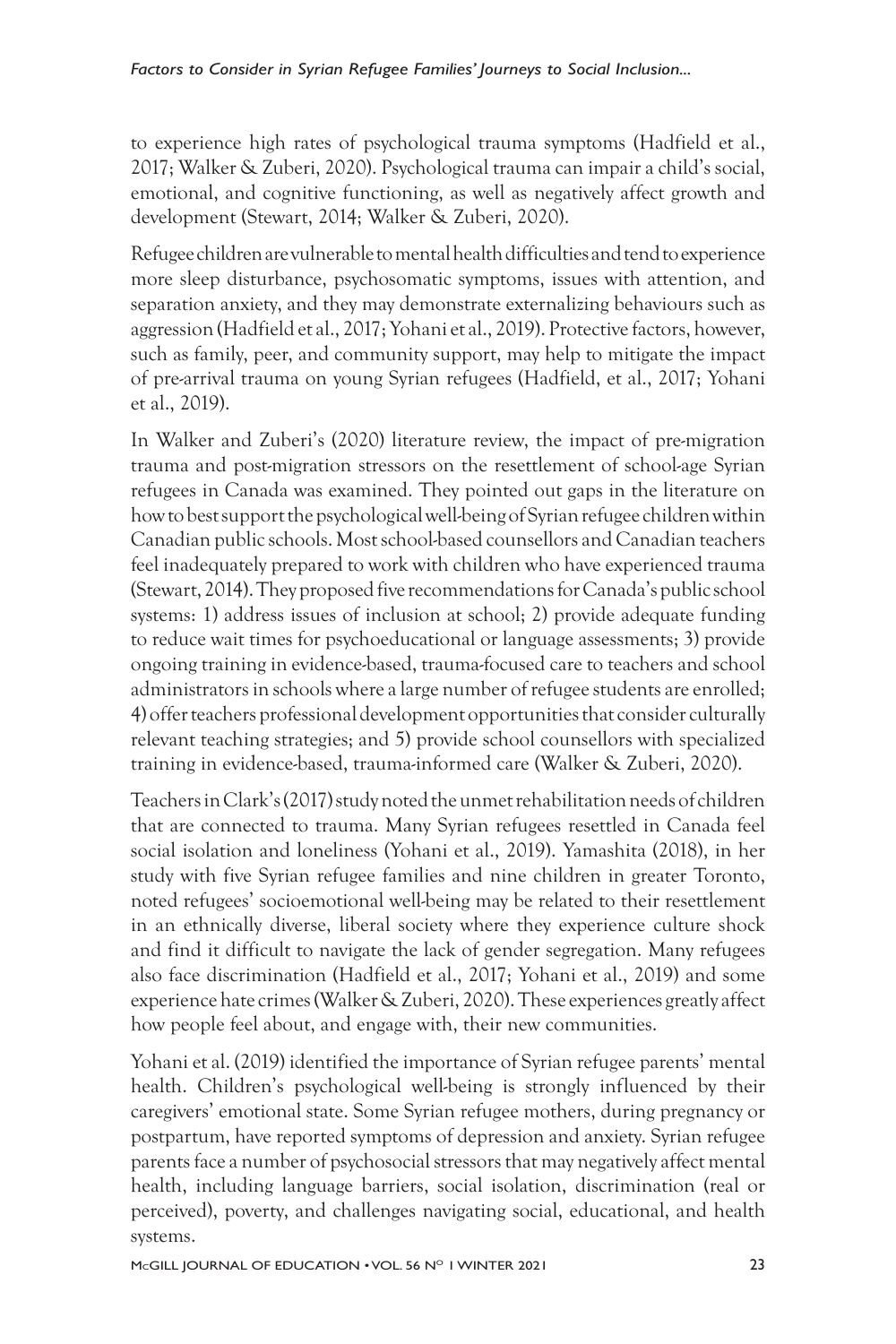#### *Factor 3: Social Supports*

It is important that Syrian refugee families with young children be connected to social support systems to mitigate potential challenges that accompany the experience of relocation. Social support can help facilitate a smooth resettlement in Canada. Hadfield et al. (2017) noted that the well-being of young refugees is closely related to their perceived degree of social cohesion, that is, their sense of belonging and integration into a new environment.

Refugees often experience systemic barriers that are part of education and health systems in Canadian society. Their experiences with these barriers often prove debilitating (Yohani et al., 2019). Yohani et al. (2019) noted financial challenges and poverty. Furthermore, many refugees found the healthcare systems challenging to navigate and the needs of children with disabilities unmet. While many refugees find support through their private sponsors, government agencies, mosques, and the Syrian community (Yamashita, 2018), proper support does not exist for effective integration (Clark, 2017). Without connections to communities, some struggle to build a sense of belonging (Clark, 2017). Experiencing language barriers can contribute to a lessened sense of belonging, which inhibits integration and the ability to make friends (Clark, 2017; Yamashita, 2018). Language is also a barrier to pursuing career aspirations, progressing in school, or attending post-secondary educational institutions (Yamashita, 2018; Yohani, et al., 2019).

The social support resources that encourage social connection and that refugee families find helpful to develop a sense of belonging in Canada are as follows: 1) extended family, 2) sponsors, 3) communities, 4) friends, and 5) school. First, extended family serves as a vital source of social support for Syrian families; they rely on extended families for support in raising children, maintaining daily life, and promoting the well-being of family (Hadfield et al., 2017; Yamashita, 2018). However, when Syrian refugee families are physically separated from their extended families, they experience disconnection (Yamashita, 2018).

Secondly, sponsors are also a social support for refugee families. While most Syrian refugees in Canada are government-assisted refugees, some refugees are privately sponsored (Hadfield et al., 2017; Yamashita, 2018). Sponsors are the first point of encounter for refugee families upon their arrival in Canada, and sponsors provide them with basic supports such as housing, finances, various registrations, skill support, and orientation in the local community (Hadfield et al., 2017). Syrian refugee families who have private sponsors are reported to receive more personalized and constant support in finding housing, enrolling children in schools, arranging work, becoming familiar with new lifestyles and environments, and integrating into Canadian culture than government-sponsored refugees (Hadfield et al., 2017; Yamashita, 2018). Privately sponsored families largely depend on their sponsors for both practical and emotional support, which may differentiate the resettlement experience of government and privately sponsored refugees.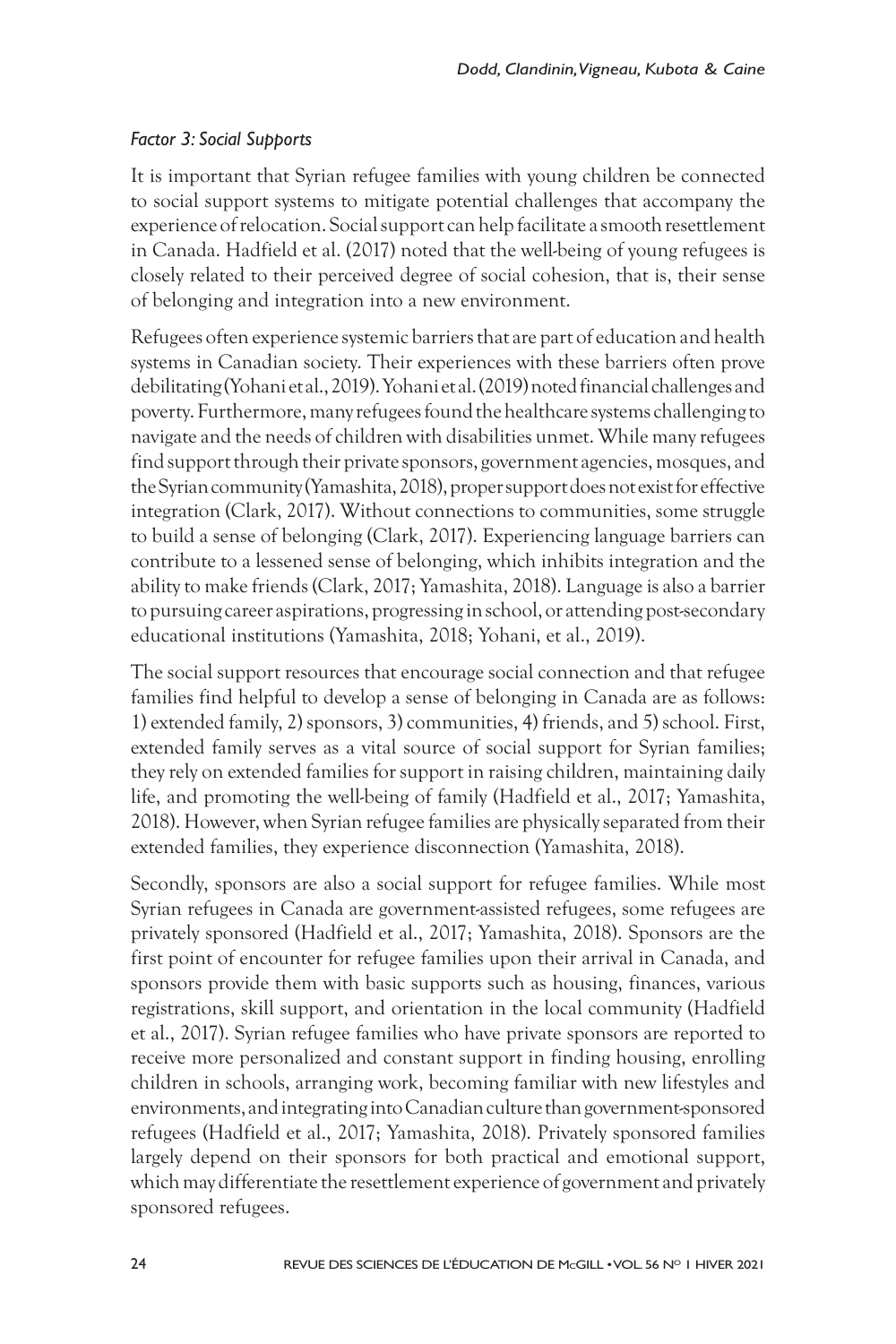Thirdly, Yohani et al. (2019) reveal "the importance of having social connection to one's community in increasing children and family's overall sense of well-being" (p. 24). Community entails relationship-building that is not limited to family or physical locale, but also includes cultural, ethnic, or religious communities, such as Syrian communities, English classes, or mosques. Yohani et al. (2019) demonstrate the significant role of community-based cultural brokers in establishing connections between refugee families and social environments. These cultural brokers can serve as important liaisons between refugee families and useful community resources, offering them a sense of community through their relational support (Yohani et al., 2019).

Fourthly, friendship is an important support system for children and families and plays a role in developing a sense of belonging (Clark, 2017; Yamashita, 2018). Hadfield and colleagues (2017) note that peer relationships promote social adjustment and confidence in refugee children. Friendship can grow into a significant source of support for English learning for both parents and children (Clark, 2017; Yamashita, 2018). For children especially, having friends helps them adapt to their new school environments and foster social networks. It also facilitates smooth integration into new social and school lives (Yamashita, 2018).

Lastly, positive school experiences can be a protective factor to mitigate risks and create a foundation for academic, social, and emotional growth and empowerment as well as integration into a new country (Hadfield et al., 2017; Yohani et al., 2019).

## *Factor 4: Acquisition of English Language Skills*

Learning to speak, understand, read, and write a second or additional language is often one of the primary barriers for all non-English-or-French-speaking refugees coming to Canada. English language classes are often provided early for children, youth, and families through settlement programs. When children and youth are enrolled in schools, English as an additional language is given high priority. Adults are encouraged to attend English classes for as long as they are able. Clark's (2017) study identified the importance of recognizing the specific needs of newly arrived Syrian refugee children when developing appropriate support strategies. One area where support was needed was in using ELL pedagogy to support the emotional and academic growth of students.

Developing abilities in English is interwoven with the mental health of Syrian refugee children and youth (Hadfield et al., 2017). As noted earlier, the mental health of children and youth is influenced by adults' mental health. As Hadfield et al. (2017) suggest, language as a social determinant affects parenting and parentchild relationships and may influence the mental health and development of children and youth. Without English skills, parents struggle to find employment and, if they do find employment, they struggle to find time to learn English. Hadfield et al. (2017) cite other researchers (e.g., Danso, 2002; Renzaho et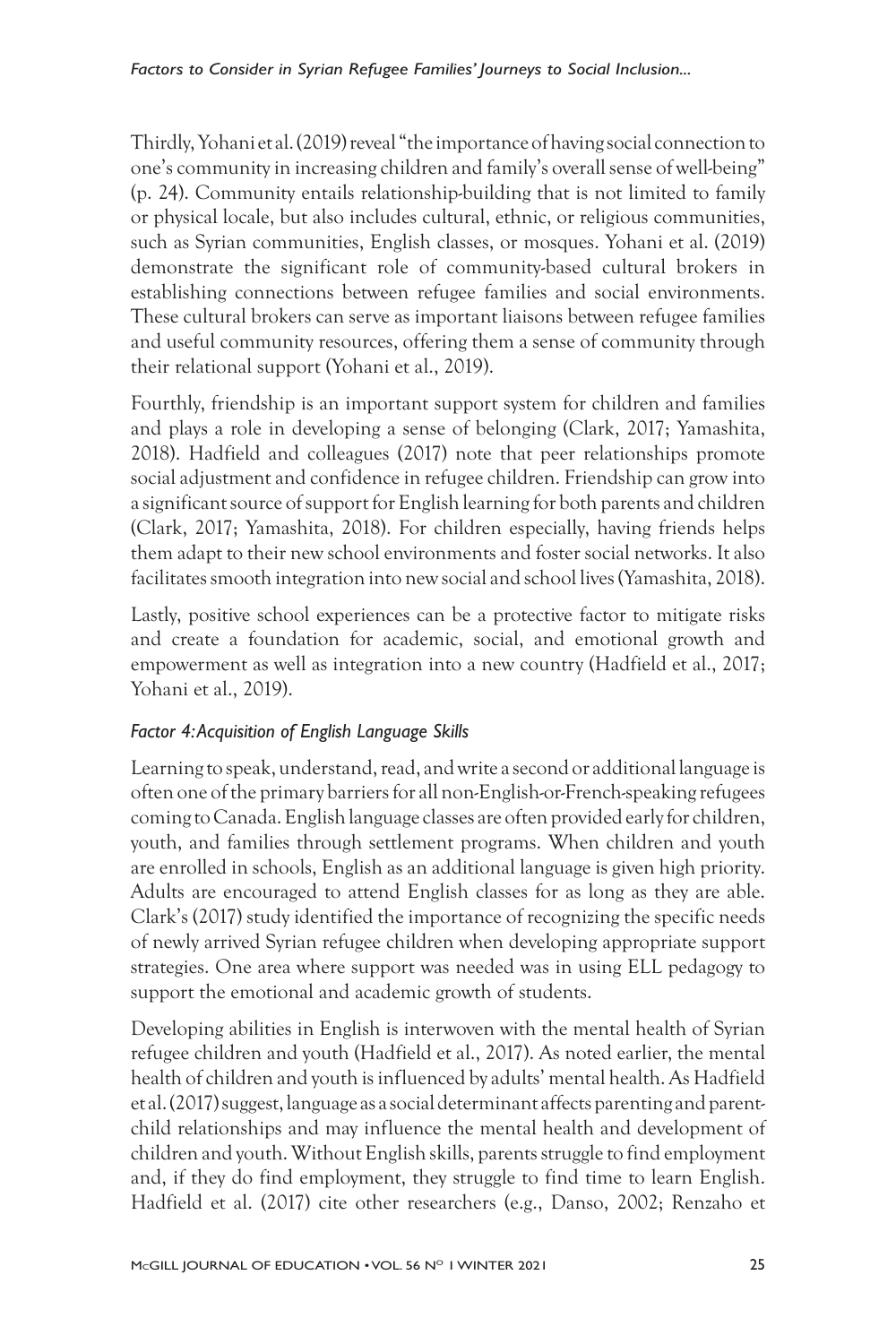al., 2011; Thomas, 1995) working with refugee populations who found that parents may be forced to take menial and labour-intensive jobs due to their poor English skills or low levels of education, resulting in less time to parent their children. They suggest that, without fluency in English, parents struggle to learn Canadian child-rearing customs and regulations. While refugee parents want to help their children, they may be unable to access many services due to language, transportation, and childcare barriers. Language acquisition is an obstacle for refugees, given that acquiring basic language competency does not translate into academic language and literacy skills (Stewart, 2014). Walker and Zuberi (2020) also highlight that students' poor English language skills can negatively affect teacher ability to assess refugee students' strengths and needs. Unfortunately, English language acquisition is often not well supported because of financial constraints.

Yamashita (2018) highlighted the importance of first-language maintenance and second-language acquisition. Quantitative language measures demonstrated the Syrian refugee children were significantly behind norms in language and literacy development. Yamashita's results, from her interviews with children, indicated that English played an important role in children's integration and making friends, a key support system for the children. Learning English was a high priority for them. For their parents, however, learning English was more difficult and posed obstacles for career advancement and involvement in their children's school lives. All families spoke of the importance of preserving their first languages through speaking their first language at home and through media, religion, and upbringing. They did not draw attention to the ways that, as children became more fluent in English and as parents struggled to learn to speak English, there was the possibility of distance between parents and children that may lead to difficulties for both. Yohani et al. (2019) raised the concern that many children enter schooling before they are fluent speakers of their first language and can lose their first language because they perceive English to be the legitimate language. They also suggest that the loss of the first language has harmful effects on the relationship children have with their parents and extended families.

#### *Factor 5: Lack of Preparedness of Teachers and Schools*

School is one of the most influential contextual post-arrival factors for families. It is vitally important that educators recognize the social, political, and cultural contexts from which refugee students come from before arriving in Canada (Clark, 2017; Gagné et al., 2017). Teachers who understand children's unique cultural identities can better support their transition to the classroom (Clark, 2017; Gagné et al., 2017). Without cultural awareness, teachers and administrators may assume that refugee students who are from the same part of the world share a collective identity (Clark, 2017). In Clark's (2017) study, for example, a first-year Ontario teacher reported that six newly arrived Syrian refugee students in grade 4 were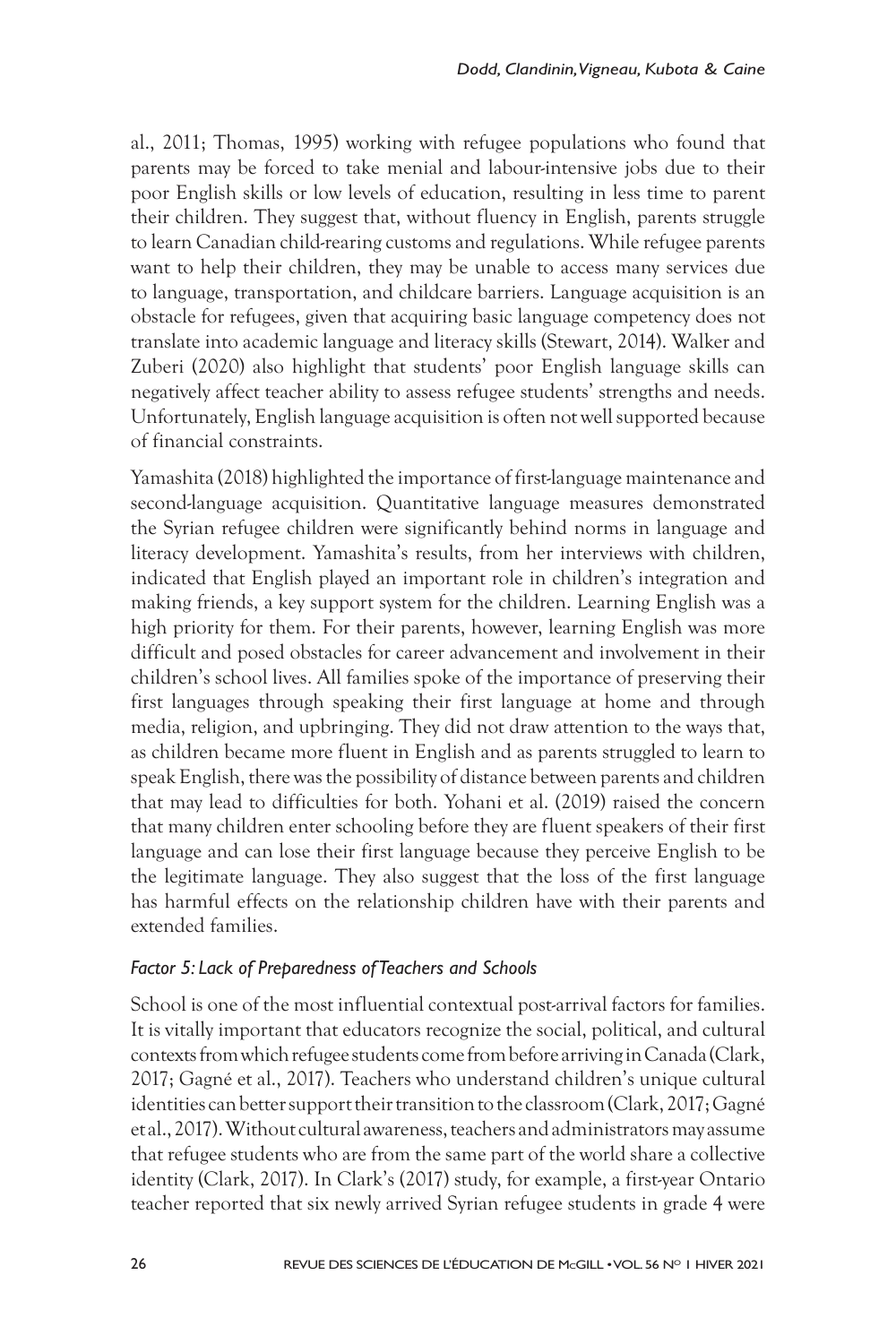placed in the same classroom because teachers and administrators believed they would feel more comfortable staying together, yet these students varied greatly in their religious and cultural practices, socioeconomic status, language, and dialects. Consequently, one of the six Syrian refugee students was shunned by her Syrian peers because she came from a lower social class (Clark, 2017).

While some Canadian teachers have attempted to develop culturally relevant pedagogies and curricula to support the inclusion of Syrian refugee students into the classroom environment, many report significant systemic barriers (Clark, 2017; Hadfield et al., 2017; Walker & Zuberi, 2020; Yohani et al., 2019). Limited opportunities for teacher development, lack of communication between various levels of the education system, lack of adequate notice to prepare for the arrival of Syrian refugee students, and a paucity of resources, including ESL teachers, have left educators feeling unprepared to address the complex needs of Syrian refugee students (Clark, 2017; Gagné et al., 2017; Hadfield et al., 2017; Walker & Zuberi, 2020). Clark (2017) explained that a "lack of communication between the Ministry of Education and schools, insufficient teacher development opportunities and ineffective resource distribution lead to a significant lack of teacher readiness" (p. 33).

#### LIMITATIONS

Literature on the resettlement experiences of Syrian families with young children who came to Canada as refugees is scarce. To date, most studies have focused on the mental health of Syrian refugees while living in their first place of asylum, including refugee camps, and few have been conducted outside of the Middle East. While these studies are important, there is a risk of perpetuating dominant narratives rather than hearing more nuanced and contextual understandings of the lives of children and families. All six scholarly works included in this literature review considered the resettlement experiences of Syrian refugee families with children within school contexts. While we were particularly interested in the experiences of young children, given the scarcity of available research we also included studies that involved older children. Including studies that involved older children might have identified factors not as relevant to young children. None of the studies we found mentioned religion explicitly. This was surprising, as religion (with most of the population identifying as Sunni Muslim) shapes many of the values of Syrian families. To our knowledge, no studies have focused specifically on narratives about the transition process within the preschool context over time.

#### **DISCUSSION**

In our integrative review, several insights were uncovered, which provided us with a comprehensive understanding. Firstly, we found that forced migration has a profound impact on the mental health of refugees. Mental health is one of five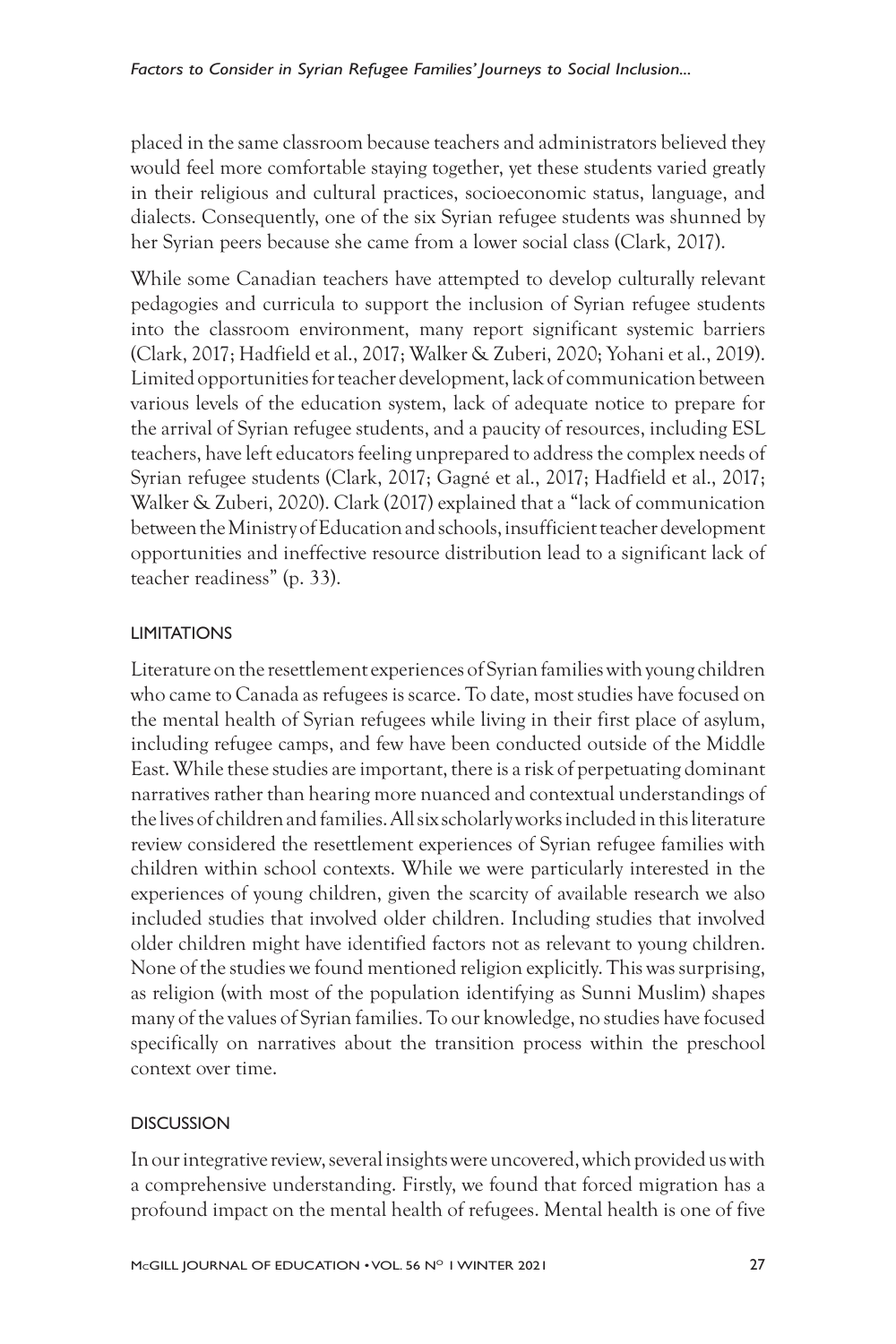key factors that determine how well Syrian refugee children will transition into Canadian classrooms. Exposure to war and violence, and separation from family and friends, increases the risk of developing a mental health condition (Hadfield et al., 2017; Yohani et al., 2019). Yohani et al. (2019) reported that many Syrian refugee families feel socially isolated and lonely. Other families struggle with living in a culturally diverse and liberal society (Yamashita, 2018). Syrian refugee children in Canada reported high rates of symptoms of psychological trauma, and many reported being the target of racist bullying by their peers (Hadfield et al., 2017; Walker & Zuberi, 2020). While Walker and Zuberi (2020) found that school settings are one of the best places for school-age Syrian refugees to access mental health support, Canadian teachers and school counsellors are not trained in trauma-informed care. As Walker and Zuberi (2020) cautioned without this specialized training, it will be challenging to address the unique needs of Syrian refugee students who require mental health support.

Another major factor that influences social inclusion within the context of Canada's public school system is the acquisition of English language skills. Yohani et al.'s (2019) research highlighted that learning to speak English while maintaining the first language is important as the first language is woven tightly with cultural, religious, and familial threads. The authors suggested that it is difficult to isolate language as a separate factor in the experiences of refugee families. What also became evident is that learning to speak English is experienced differently by children. Children are motivated by social integration and achievement in schools, while parents are motivated by a desire to obtain employment, explore career possibilities, and access resources, including school resources, for their children. There is generational tension between encouraging speaking English and maintaining culture and relationships through a first language.

Several researchers cited issues with the lack of teacher and school preparedness to receive Syrian refugee students. It is clear that more preparation, resources, and training are needed to provide educators with the tools they need to adequately meet the unique needs of the Syrian student population. While some Canadian teachers have tried to prepare culturally relevant pedagogies to support newly arrived Syrian refugee students, many teachers are unaware of these pedagogies. Teachers have reported systemic barriers including a lack of communication between provincial departments of education and schools, lack of notice to prepare for the arrival of Syrian refugee students, and a dearth of resources, including ESL teachers (Clark, 2017). As a result of trauma exposure both pre- and post-arrival, and because teachers have little or no training on how to adapt the curriculum to address the unique needs of refugee students, educators in Canada may be unintentionally causing further psychological distress (Hadfield et al., 2017).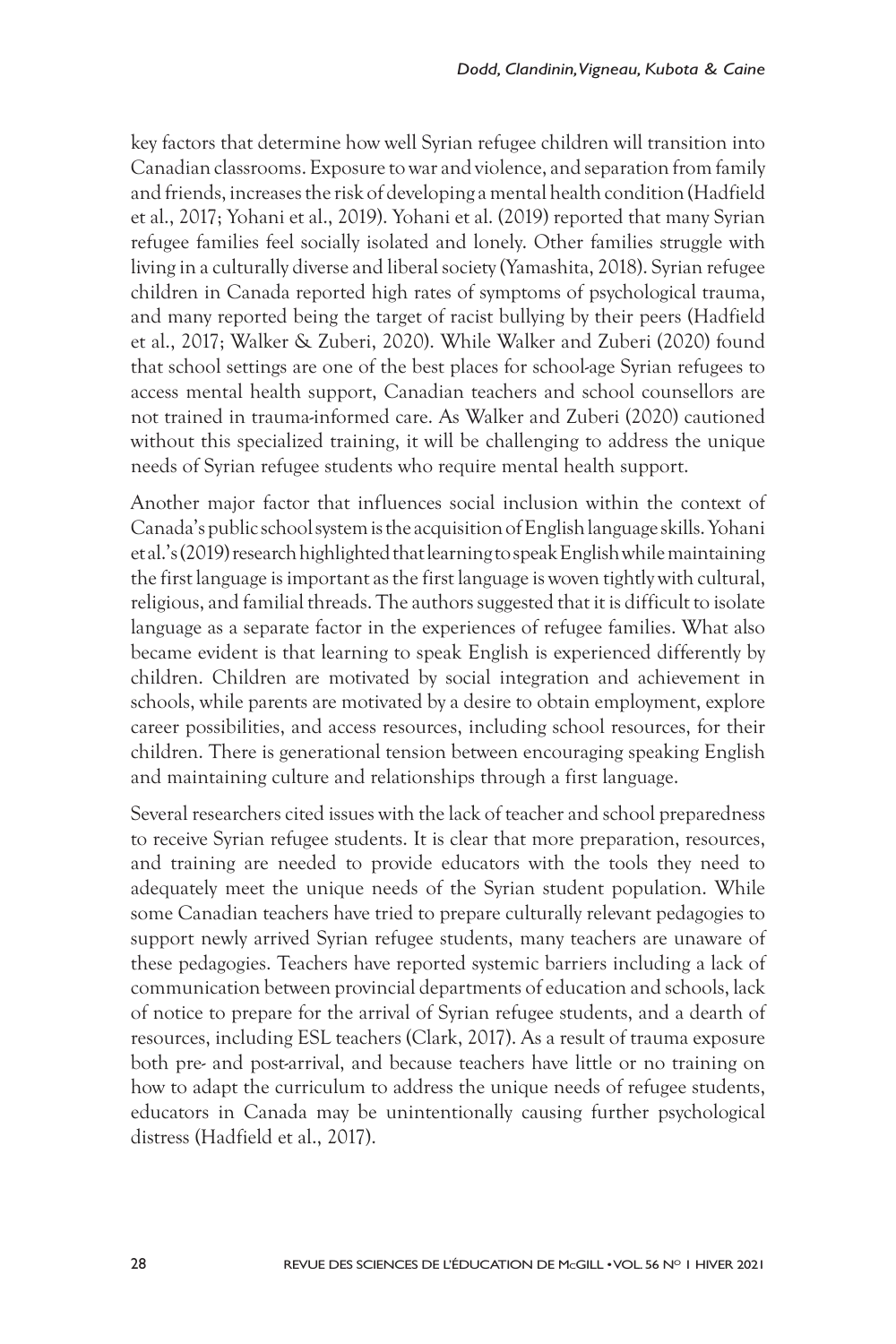#### FUTURE RESEARCH

What was most surprising about the literature was the absence of the voices of Syrian refugees. The stories of forced migration and resettlement in Canada, as told by Syrian refugee children and their families, remain hidden. As the global refugee crisis continues, and as Canada continues to accept children and families from war-affected nations, it is essential to gain a deeper understanding of refugee children and their families' experiences of belonging, agency, and identity as they attempt to settle into Canadian society. Preschool is often one of the first places that Syrian refugee families and their children encounter Canadian culture. Educational institutions and early childhood settings, in particular, are uniquely positioned to provide safe and socially inclusive spaces for Syrian refugee children and their families. Creating socially inclusive spaces within the preschool context, where diversity is celebrated, and where people typically feel supported and included, may help to facilitate integration and alleviate the distress caused by transitions. Research in this area is urgently needed.

#### **CONCLUSION**

When waves of refugees arrive in host nations, fleeing from political instability and danger in their countries of origin, there is a tendency to create a dominant story. This dominant story is most often based on limited knowledge about the past, present, and possible future lives of refugees. Often the uniqueness of the lives of refugees is obscured, and stories are told in relation to unknown cultural, political, institutional, familial, and linguistic narratives. Despite a strong sense of a global world, and a world in which no country has been untouched by the arrival of refugees, the ordinary, intimate, and diverse lives of children and families who are refugees remain obscured. At the same time, refugees often draw on the memories of their homelands to define who they are and who they are becoming. School is an integral part of the lives of refugees. Without attending to the diverse voices and experiences of refugees and the complex history of forced migration and displacement, it is challenging to work with refugees in respectful, meaningful, and engaging ways in schools that intend to focus on social inclusion. Researchers, teachers, and school administrators have the potential to further the social inclusion of refugee children and families by attending closely to the stories they tell.

#### **REFERENCES**

Adair, J., & Tobin, J. (2007. Listening to the voices of immigrant parents. In C. Genisha & A. Lin Goodwin (Eds.), *Diversities in early childhood education: Rethinking and doing* (pp. 137-150). Routledge.

Allman, D. (2013). The sociology of social inclusion. *Sage Open, 3*, 1-16. https://doi. org/10.1177/2158244012471957

al Rabeeah, A.B. & Yeung, W. (2018) *Homes: A refugee story.* Freehand Books.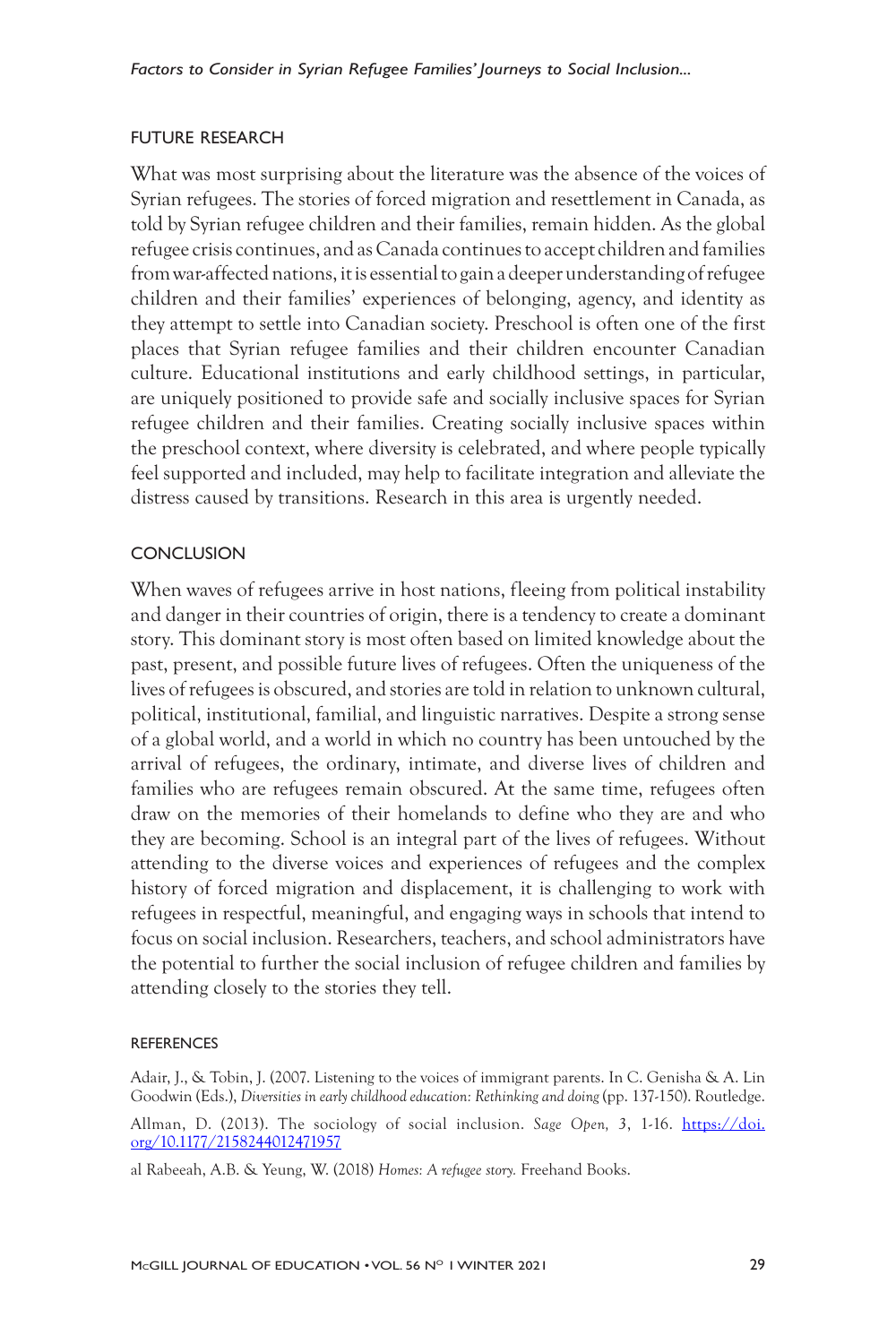Clark, A. K. (2017). *Are we ready? Examining teachers' experiences supporting the transition of newly-arrived Syrian refugee students to the Canadian elementary classroom* [Unpublished master's thesis]. University of Toronto.

Danso, R. (2002). From 'there' to 'here': An investigation of the initial settlement experiences of Ethiopian and Somali refugees in Toronto*. GeoJournal, 56*, 3-14. https://doi. org/10.1023/A:1021748701134

Gagné, A., Schmidt, C., & Markus, P. (2017). Teaching about refugees: Developing culturally responsive educators in contexts of politicised transnationalism. *Intercultural Education, 28*(5), 429- 446. https://doi.org/10.1080/14675986.2017.1336409

Gioia, K. E. (2015). Immigrant and refugee mothers' experiences of the transition into child care: A case study. *European Early Childhood Education Research Journal, 23*(5), 662-672. https://doi.org/ 10.1080/1350293X.2014.970854

Grieshaber, S. J., & Miller, M. G. (2010). Migrant and refugee children, their families, and early childhood education. In O. Saracho & B. Spodek (Eds.), *Contemporary perspectives on language and cultural diversity in early childhood education* (pp. 167-190)*.* Information Age Publishing.

Hadfield, K., Ostrowski, A., & Ungar, M. (2017). What can we expect of the mental health and well-being of Syrian refugee children and adolescents in Canada? *Canadian Psychology / Psychologie Canadienne, 58*(2), 194-201. https://doi.org/10.1037/cap0000102

Hassan, G., Kirmayer, L. J., Ventevogel, P., Mekki-Berrada, A., Quosh, C., el Chammay, R., Deville-Stoetzel, J.B., Youssef, A., Jefee-Bahloul, H., Barktell-Oteo, A., Coutts, A.,& Song, S. (2015). Culture, context and the mental health and psychosocial wellbeing of Syrians: A review for mental health and psychosocial support staff working with Syrians affected by armed conflict. UNHCR. https:// www.unhcr.org/55f6b90f9.pdf

Immigration, Refugees and Citizenship Canada. (2016). Setting the context: Syrian refugee resettlement in Canada. SSHRC. http://www.sshrc.ualberta.ca/en/Toolkit/Resources/~/media/Social Sciences and Humanities ResearchCouncil/Refugee\_Resettlement-BackgroundCanada\_(2016).pdf

Immigration, Refugees and Citizenship Canada. (2018). Immigration, Refugees and Citizenship Canada Departmental Plan 2018–2019. https://www.canada.ca/en/immigration-refugeescitizenship/corporate/publicationsmanuals/departmental-plan-2018-2019/departmental-plan.html

Kurdi, T. (2019). *The boy on the beach: My family's escape from Syria and our hope for a new home.* Simon and Schuster.

Merali, N. (2008). Social conditions and refugee mental health before and after migration. In M. K. Zimmermann (Ed.), *Political refugees: Social conditions, health, and psychological characteristics* (pp. 1-31). Nova Science Publishers.

Omidvar, R. & Richmond, T. (2003). *Immigrant settlement and social inclusion in Canada*. Laidlaw Foundation.

Renzaho, A. M. N., McCabe, M., & Sainsbury, W. J. (2011). Parenting, role reversals and the preservation of cultural values among Arabic speaking migrant families in Melbourne, Australia. *International Journal of Intercultural Relations, 35*, 416-424. https://doi.org/10.1016/j.ijintrel.2010.09.001

Sims, M.,& Hutchins, T. (2001). Transition to child care for children from culturally and linguistically diverse backgrounds. *Australian Journal of Early Childhood, 26*(3), 7-7. https://doi.org/10.1177% 2F183693910102600303

Stewart, J. (2014). The school counsellor's role in promoting social justice for refugee and immigrant children. *Canadian Journal of Counselling and Psychotherapy, 48*(3), 251-269.

Thomas, T. N. (1995). Acculturative stress in the adjustment of immigrant families. *Journal of Social Distress & The Homeless, 4*, 131-142. https://doi.org/10.1007/BF02094613

Torraco, R.J. (2016). Writing integrative reviews of the literature: Methods and purpose. *International Journal of Adult Vocational Education and Technology, 7*(3), 62-70. https://doi.org/10.4018/ IJAVET.2017070106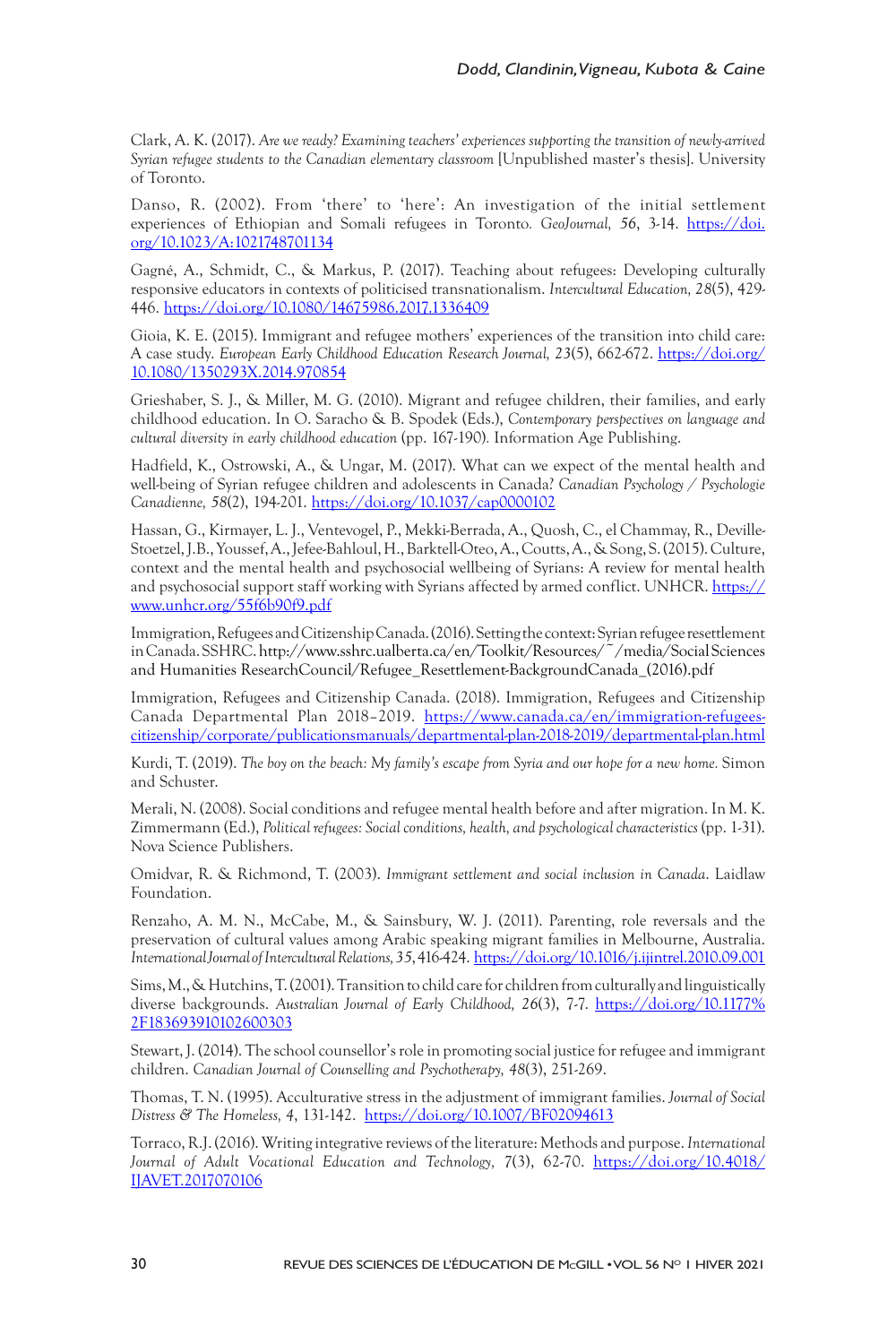UNHCR. (2019). *Global trends. Forced displacement in 2018*. https://www.unhcr.org/5d08d7ee7.pdf

Vandenbroeck, M., Roets, G., & Snoeck, A. (2009). Immigrant mothers crossing borders: nomadic identities and multiple belongings in early childhood education. *European Early Childhood Education Research Journal, 17*(2), 203-216. https://doi.org/10.1080/13502930902951452

Walker, J., & Zuberi, D. (2020). School-aged Syrian refugees resettling in Canada: Mitigating the effect of pre-migration trauma and post-migration discrimination on academic achievement and psychological well-being. *Journal of International Migration and Integration*, (21), 397-411. https://doi. org/10.1007/s12134-019-00665-0

Wong, S., & Turner K. (2014). Construction of social inclusion within Australian early childhood education and care policy documents. *Contemporary Issues in Early Childhood, 15*(1), 54-68. https:// doi.org/10.2304/ciec.2014.15.1.54

Yamashita, A. C. (2018). *Specific needs in literacy & language learning of refugee children: A comparison of German and Canadian Syrian refugee families* [Unpublished master's thesis]. University of Toronto.

Yohani, S., Brosinsky, L., & Kirova, A. (2019). Syrian refugee families with young children: An examination of strengths and challenges during early resettlement. *Journal of Contemporary Issues in Education, 14*(1), 13-32. https://doi.org/10.20355/jcie29356

JENNIFER DODD is a third-year PhD student in the Faculty of Nursing at the University of Alberta. Her proposed research focuses on the experiences of elementary school teachers in responding to the psychosocial needs of refugee students. Jennifer is a registered nurse and registered provisional psychologist who provides evidence-based, trauma-informed, psychological therapy. jendodd@ualberta.ca

D. JEAN CLANDININ is Professor Emerita at the University of Alberta. Her research areas are in curriculum studies, teacher education, and in developing the theoretical, methodological, and ethical underpinnings of narrative inquiry.  $d\epsilon_0$  alberta.ca

GILLIAN VIGNEAU is a secondary school teacher of mathematics and a master's student in secondary education at the University of Alberta. Her research and pedagogical interests are focused on the experiences of students whose lives do not fit easily within mainstream schooling. Her master's thesis is focused on the experiences of refugee families and children. gpysyk@ualberta.ca

HIROKO KUBOTA completed her post-doctoral fellowship and PhD in the Faculty of Nursing, the University of Alberta. Her research focuses on lived experiences of people who are often marginalized and made silent in society, such as people who are homeless or people who experience being refugees. Her interests also extend to philosophical considerations of human life and the world in relation to marginalization. Using narrative inquiry, her doctoral research was focused on understandings of people who are homeless in Japan. hyamane@ualberta.ca

VERA CAINE is a professor in the Faculty of Nursing at the University of Alberta. She is the current board chair of the New Canadians Health Centre in Edmonton, a community health centre that serves refugee populations. Vera is also the president of the Canadian Association of Nurses in HIV/AIDS care. vera.caine@ualberta.ca